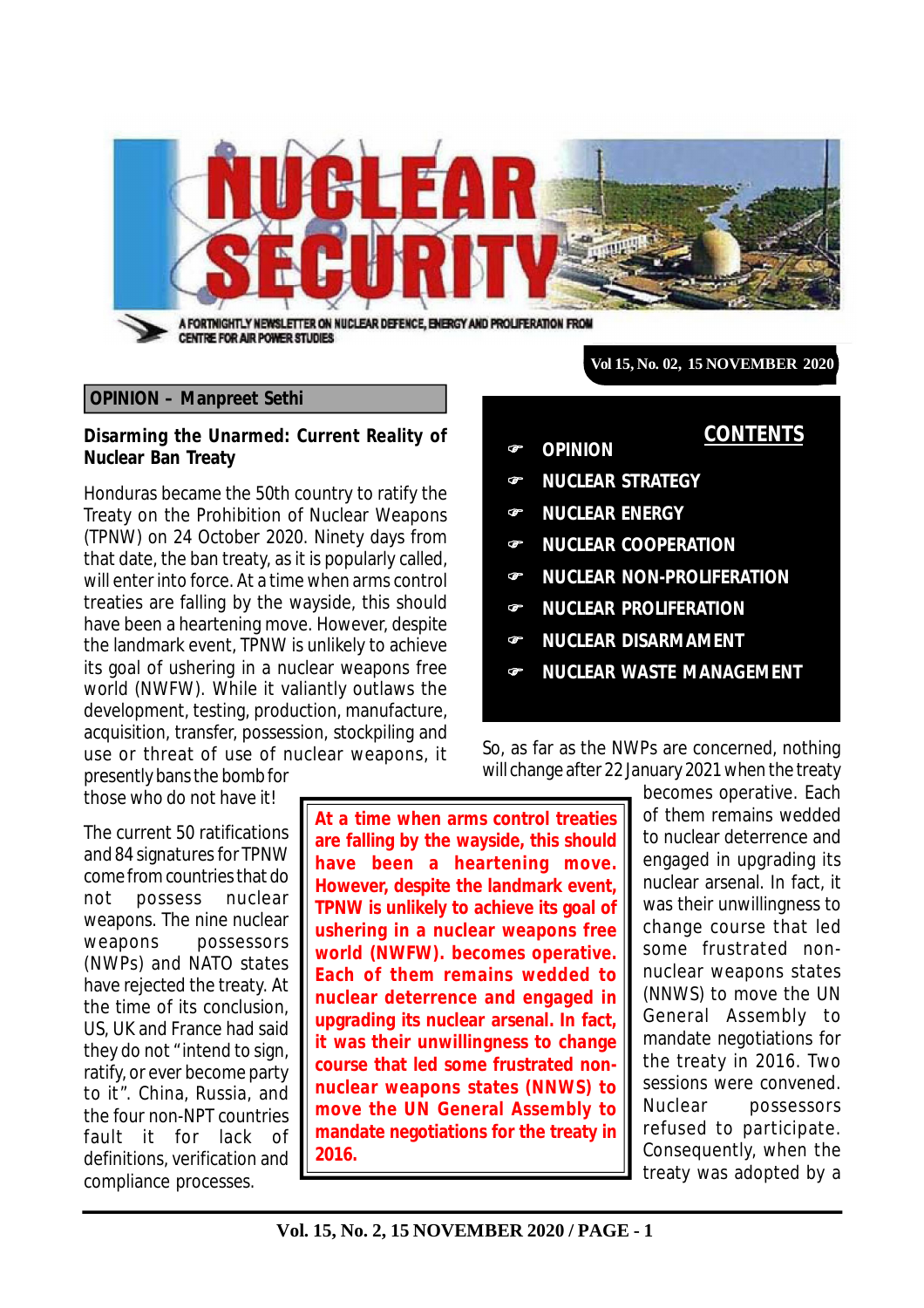vote in July 2017, it revealed a deep rift between the NWPs and NNWS. The treaty that had set out to stigmatize the nuclear weapon and seek its

elimination had ended up stigmatizing the NWPs and creating fractious camps.

Since the treaty opened for signature, supporter nations and non-governmental organisations including the Nobel Peace Prize winner ICAN, have actively and successfully worked for its entry into force. However,

while the treaty will enter into force, it will not mark the exit of nuclear weapons till such time as NWPs agree to action.

The focus, therefore, of the supporters of nuclear elimination should now be on trying to find ways of

nudging nuclear possessors in this direction. One way of doing so would be to empathetically examine their points of opposition to the treaty. India, for instance, had raised two pertinent issues while explaining its position on TPNW in 2017. These resonate with others too and addressing them can help engage these countries.

New Delhi had rejected the treaty for two main reasons. First, because it was not negotiated in the right forum or in the right manner. India believes that the appropriate forum for negotiating complex dimensions of nuclear elimination is the Conference on Disarmament, a UN body comprising 65 nations, that follows consensusbased decision making. India considers it critical to take all stakeholders along on this subject. Not doing so could result in an outcome unacceptable to key players, as seems to have happened with the TPNW.

India's second criticism has been on lack of attention to issues of verification and compliance. The treaty exhorts NWPs to join by removing nuclear weapons "from operational status immediately and to destroy them in accordance

**India believes that the appropriate forum for negotiating complex dimensions of nuclear elimination is the Conference on Disarmament, a UN body comprising 65 nations, that follows consensus-based decision making. India considers it critical to take all stakeholders along on this subject.**

with a legally binding, timebound plan…" However, these terminologies are not defined. Nor does the treaty establish who would monitor and certify progress of elimination as per schedule, or how noncompliance would be addressed. With such fundamental questions left unanswered, India found

the treaty insufficient to promote real disarmament.

Given the current high trust deficits amongst multiple adversarial nuclear dyads, it would be

**Movement towards nuclear elimination may best be started through steps that seek to reduce the salience of nuclear weapons. Human nature rebels against giving up anything to which it attaches value. So, by reducing the worth of nuclear weapons, nations may be persuaded to eliminate their arsenals.**

impractical to expect nuclear elimination unless a verification regime was woven in. But to do so will require not only innovative technologies but also inclusive political negotiations. Festering divisions would be counterproductive. Consensus building through small,

doable measures has to be the key.

Movement towards nuclear elimination may best be started through steps that seek to reduce the salience of nuclear weapons. Human nature rebels against giving up anything to which it attaches value. So, by reducing the worth of nuclear weapons, nations may be persuaded to eliminate their arsenals. Such value reduction may be possible by encouraging doctrines that constrict the role of nuclear weapons to nuclear deterrence alone; by showcasing the military futility of use of such weapons; by universalising no first use; or, by first prohibiting the use or threat of use of nuclear weapons. As weapons fall into disuse as a result of these measures, their elimination will become possible.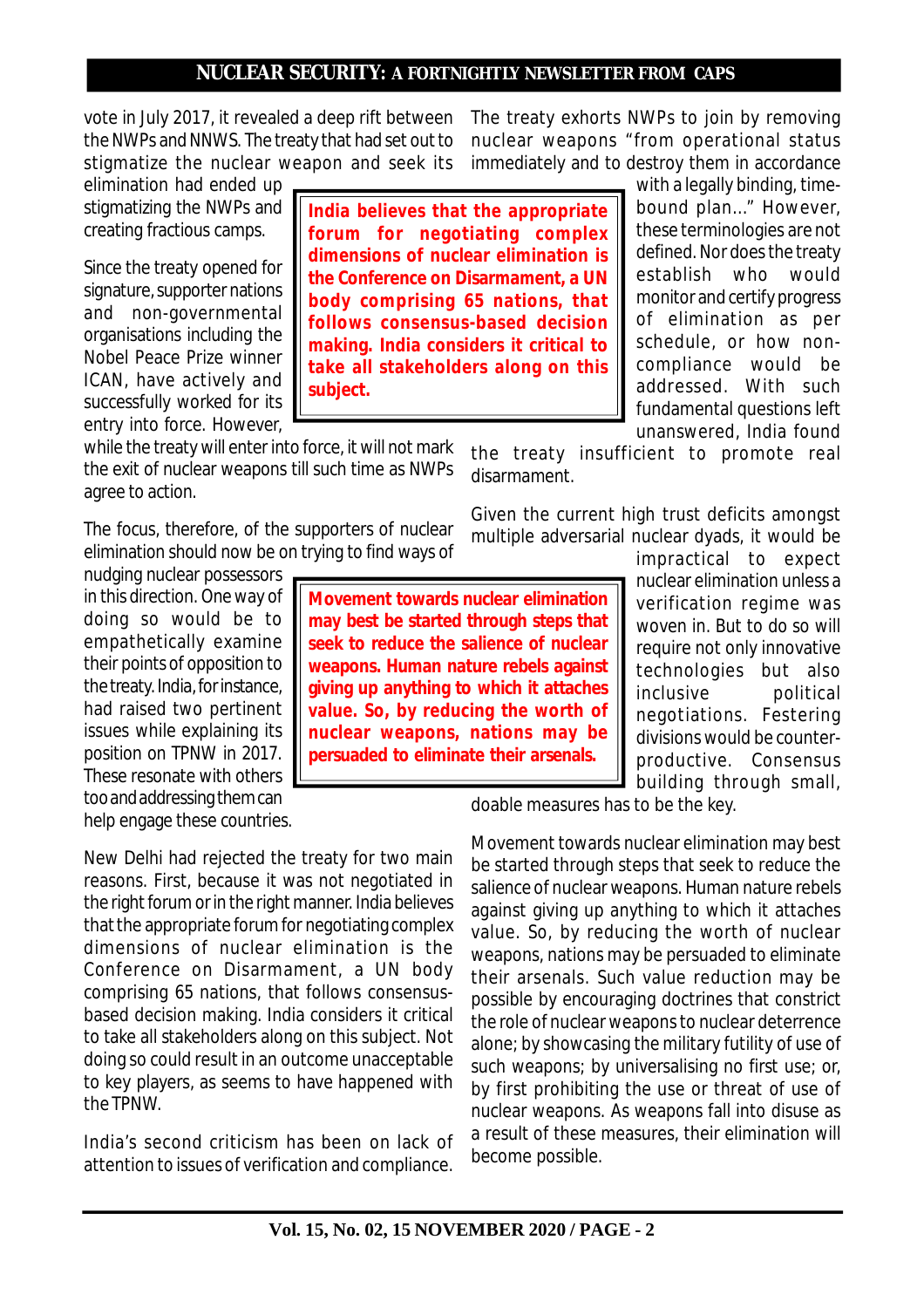Interestingly, India's nuclear doctrine is a practitioner of these measures. It shows how

deterrence can be effectively maintained while keeping a narrow role for nuclear weapons, building low numbers, and severely restricting circumstances of employment to retaliation only. Through such a doctrine, India has managed to simultaneously deter both a conventionally weaker

and stronger nation. Therefore, its practice of nuclear deterrence is a practical demonstration that if adopted by others could set us towards an NWFW.

The occasion of entry into force of the TPNW can be best utilised to give serious thought to steps that help attain its deeper objective. This would be in the interest of all states nuclear and non-nuclear.

*Source: Sunday Guardian Live, https://www. sunday*

*guardianlive.com/opinion/disarming-unarmedcurrent-reality-nuclear-ban-treaty, 31 October 2020.*

### **OPINION** – **Heather Williams**

#### **What the Nuclear Ban Treaty Means for America's Allies**

On Oct. 24, 2020, Honduras ratified the Treaty on the Prohibition of Nuclear Weapons, also known as the "nuclear ban treaty," becoming its 50th member. This sets in motion a 90-day countdown for the treaty's entry into force. Notably, not a single state that possesses nuclear weapons has signed or ratified the treaty.

The nuclear ban treaty prohibits nearly all activities associated with nuclear weapons, such as

possession, stockpiling, and testing. Additionally, members of the treaty cannot "assist, encourage

**The nuclear ban treaty prohibits nearly all activities associated with nuclear weapons, such as possession, stockpiling, and testing. Additionally, members of the treaty cannot "assist, encourage or induce, in any way, anyone to engage in any activity prohibited to a State Party under this Treaty" or "seek or receive assistance in any way" from the activities prohibited by the treaty.**

or induce, in any way, anyone to engage in any activity prohibited to a State Party under this Treaty" or "seek or receive assistance in any way" from the activities prohibited by the treaty.

This means that states cannot have any direct involvement in practices that support the continued

possession or "threat to use" nuclear weapons. This has clear implications for the United States and for NATO, a military alliance that falls under

> the U.S. nuclear umbrella and continues to rely on nuclear deterrence.

Whether or not the treaty delivers on its disarmament promises or has a major impact on U.S. or NATO nuclear postures ultimately depends on what its members and supporters do next and if it can prove that it is more than just a

symbolic protest against the nuclear status quo.

… At present, membership is too great a risk for America's allies until the treaty proves whether it improves or undermines members' security and addresses concerns regarding its credibility. What is the Logic of a Treaty Banning Nuclear Weapons?: The Treaty on the Prohibition of Nuclear Weapons was concluded in July 2017 with the support of 122 countries. It opened for signatures a few months later. Members include historical leaders in nuclear disarmament efforts, such as Mexico, Ireland, and New Zealand, along with states that have suffered because of nuclear testing, such as Fiji and Samoa. Since then, it has accumulated signatures, with Honduran ratification marking the beginning of the treaty's entry into force.

**The Treaty on the Prohibition of Nuclear Weapons was concluded in July 2017 with the support of 122 countries. It opened for signatures a few months later. Members include historical leaders in nuclear disarmament efforts, such as Mexico, Ireland, and New Zealand, along with states that have suffered because of nuclear testing, such as Fiji and Samoa.**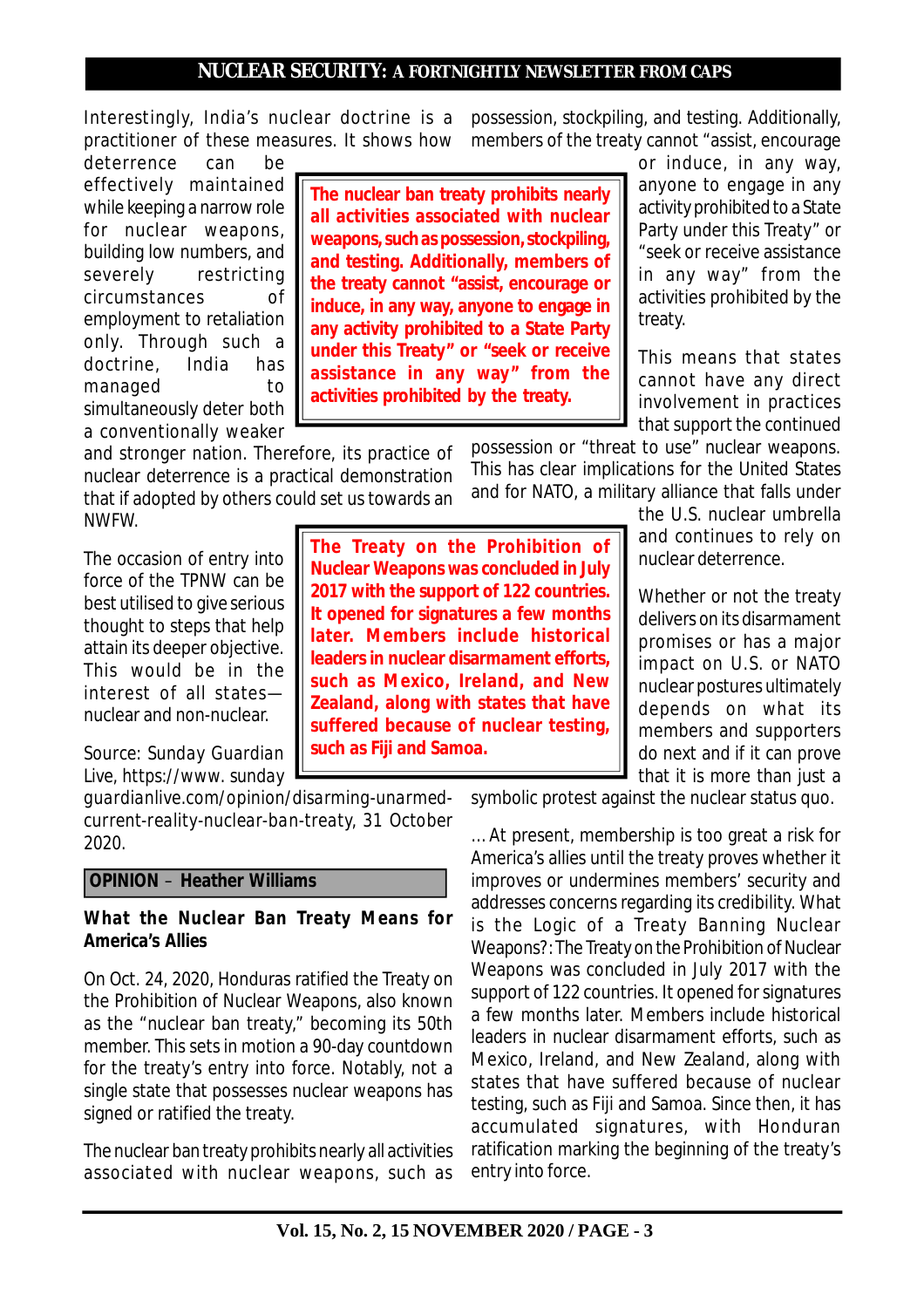At least two major factors contributed to the evolution of the treaty. First, states are disappointed with the lack of progress towards nuclear disarmament within more traditional forums, such as the NPT and the Conference on Disarmament. In the lead-up to the treaty's negotiation, over 100 states participated in a series of three conferences on the humanitarian impacts of nuclear weapons. These conferences

included testimony from the hibakusha, survivors of the nuclear bombings of Hiroshima and Nagasaki, along with research on "nuclear winter" and risks of nuclear weapons use. For many participants, the humanitarian conferences were meant to reframe the

moral acceptability of nuclear weapons as part of a process towards their ultimate elimination, similar to the process for banning anti-personnel land mines and cluster munitions.

Second, civil society lobbied hard for this treaty, particularly through the International Campaign to Abolish Nuclear Weapons, a consortium of nongovernmental organizations, which won the Nobel Peace Prize in 2017. Civil society lobbied

governments and launched campaigns such as Don't Bank on the Bomb and the Cities Appeal, which has been signed by the mayors of Washington, D.C., and Paris, calling on their national governments to join the nuclear ban treaty.

In her Nobel Peace Prize acceptance speech, Beatrice Fihn — the director of the International Campaign to Abolish Nuclear Weapons appealed directly to America's allies: "To the nations who believe they are sheltered under the umbrella of nuclear weapons, will you be complicit in your own destruction and the destruction of others in your name?" The expanding profile of the nuclear ban treaty is largely due to the work of civil societies, which have targeted U.S. allies in their effort to bring the treaty into effect.

From the outset, the United States and other nuclear weapons possessors have been opposed to the idea of a nuclear weapons ban. In 2014, Under Secretary of State for Arms Control and International Security Rose Gottemoeller stated explicitly that "[t]he United States cannot and will not support" calls for the negotiation of a nuclear weapons ban treaty. The five nuclear-armed states recognized by the NPT have also consistently

> opposed the nuclear ban treaty and argued it cannot be a substitute for the NPT.

Critics argue that the nuclear ban treaty is not a viable tool for nuclear disarmament because it does not have a robust verification regime and because it might

undermine existing disarmament and nonproliferation efforts, such as the NPT. An additional criticism is that the nuclear ban treaty will be unable to achieve its aim of establishing a new legal norm against nuclear weapons, similar to what exists for biological and chemical weapons, because it does not include a critical mass of states, including those that actually possess nuclear weapons. By focusing on the

> weapons rather than the security environment, it ignores the dynamics that drive states to rely on nuclear weapons in the first place.

> So if the United States isn't likely to join the nuclear ban treaty, why should American

policymakers and experts care about its entry into force? In short, because NATO members are concerned with the issue of disarmament and might be tempted to join the treaty over time. This would have significant ramifications for the U.S. nuclear mission and could potentially polarize NATO.

Can a NATO Member Join the Nuclear Ban Treaty?: The treaty's supporters have consistently targeted America's European allies to withdraw from

**In short, because NATO members are concerned with the issue of disarmament and might be tempted to join the treaty over time. This would have significant ramifications for the U.S. nuclear mission and could**

**potentially polarize NATO.**

# **"[t]he United States cannot and will not support" calls for the negotiation of a nuclear weapons ban treaty. The five nuclear-armed states recognized by the NPT have also consistently opposed the nuclear ban treaty and argued it cannot be a substitute for the NPT.**

**Rose Gottemoeller stated explicitly that**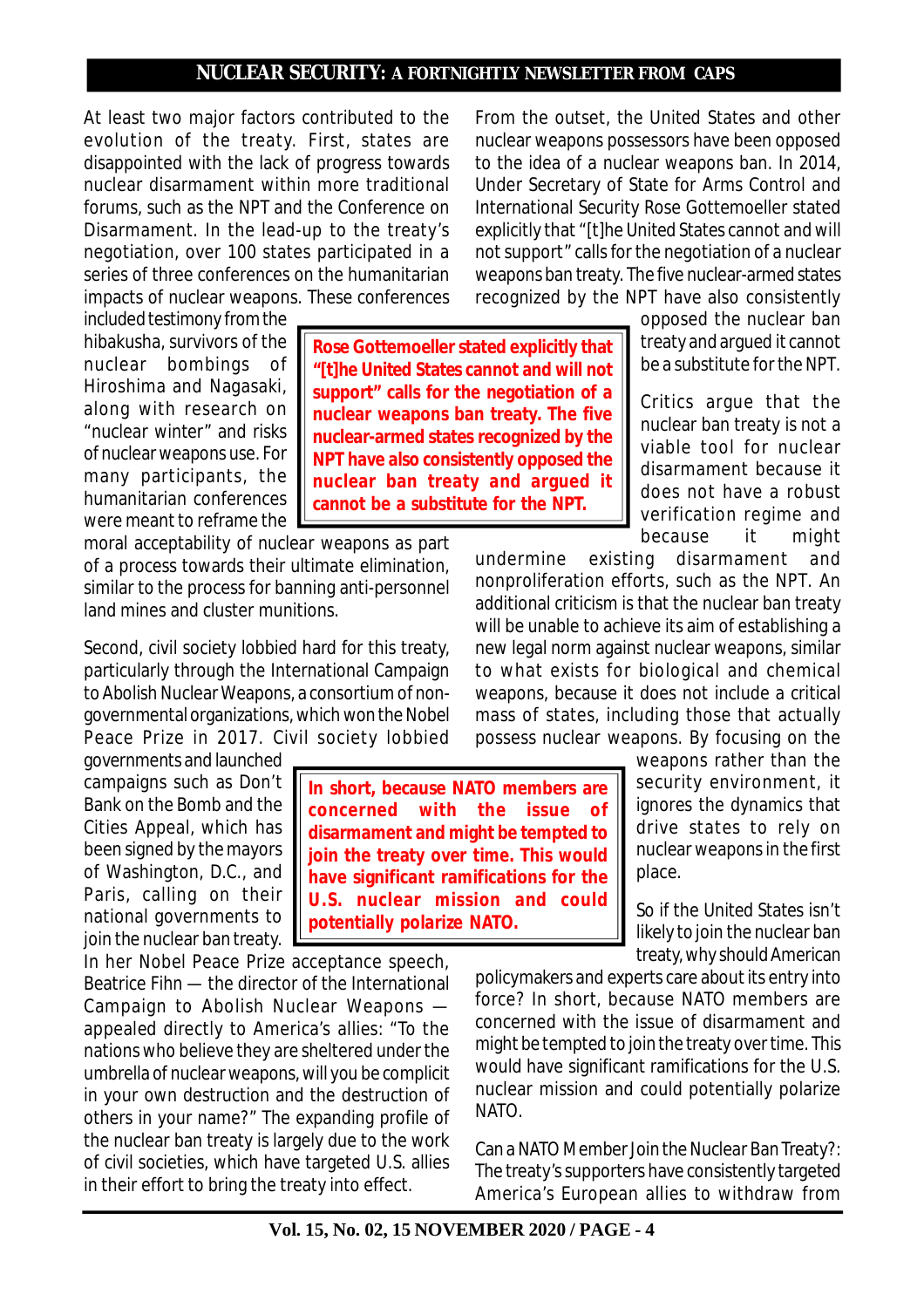NATO's nuclear mission. Thus far, their efforts have failed: NATO remains steadfast in its commitment to nuclear deterrence, supported by the strategic nuclear arsenals of France, the United

Kingdom, and the United States, as well as U.S. nuclear weapons forward deployed in Europe.

However, from the perspective of America's European allies, there could be some benefits to

nuclear ban treaty membership. European governments are under pressure from a portion of the public that supports nuclear disarmament. Membership in the treaty would be a symbolic commitment to "general and complete disarmament," as mandated in Article VI of the Nuclear Non-Proliferation Treaty. In a recent letter, 56 former leaders of NATO countries argued that the ban treaty can "help end decades of paralysis in disarmament." Finally, allies would potentially

claim some international moral leadership on humanitarian grounds by distancing themselves from the most destructive weapons on earth.

But treaty membership would come at a cost to national security. If a NATO

ally were to join the nuclear ban treaty, this means they would have to renounce the threat to use nuclear weapons on their behalf — the "nuclear umbrella" — and cease to support NATO's nuclear mission. More importantly, five NATO members directly support the U.S. nuclear mission through the basing of dual-capable aircraft, which could constitute the possession, receiving, threatening to use, stationing, installation, or deploying nuclear weapons.

At present, membership in NATO and the nuclear ban treaty seem mutually exclusive. According to Brad Roberts, a nuclear policy expert at Lawrence Livermore National Laboratory, "At least three times over the last decade NATO heads of state

**If a NATO ally were to join the nuclear ban treaty, this means they would have to renounce the threat to use nuclear weapons on their behalf — the "nuclear umbrella" — and cease to support NATO's nuclear mission.**

or government have unanimously endorsed a continued role for nuclear weapons in the alliance's deterrence and defense posture." A recent NATO information sheet stated that the

> nuclear ban treaty " is inconsistent with the Alliance's nuclear deterrence policy, and will not enhance any country's security." "As long as nuclear weapons exist," went the most recent 2019

declaration, "NATO will remain a nuclear alliance."

A united front is crucial: If a single NATO member were to join the treaty, it could have serious repercussions for the entire alliance. For example, were the Netherlands to join the nuclear ban treaty, it would be forced to end its direct support to NATO's nuclear mission. That mission was declared "a crucial part of NATO deterrence and defence" by the Dutch government's independent

> advisory council in 2019. Additionally, the Netherlands would likely have to refrain from participation in any nuclearrelated exercises and signing any joint statements that threaten to use nuclear weapons. This would either leave the Netherlands as an

outlier within NATO or force it to withdraw from the alliance altogether. Such a scenario would not only undermine Dutch security, but also European stability and the unity of NATO.

Many of the treaty's advocates argue that NATO members can join the treaty with "only an incremental reduction of the salience of nuclear weapons in its security doctrine." According to this line of argument, "threat to use" or possession does not necessarily equate to deterrence. Israel is an example of a state that practices deterrence, but without ever explicitly acknowledging possession of nuclear weapons or threatening to use them. Nuclear latency or ambiguity, therefore, might be possible without violating the nuclear

**therefore, might be possible without violating the nuclear ban treaty.**

**Israel is an example of a state that practices deterrence, but without ever explicitly acknowledging possession of nuclear weapons or threatening to use them. Nuclear latency or ambiguity,**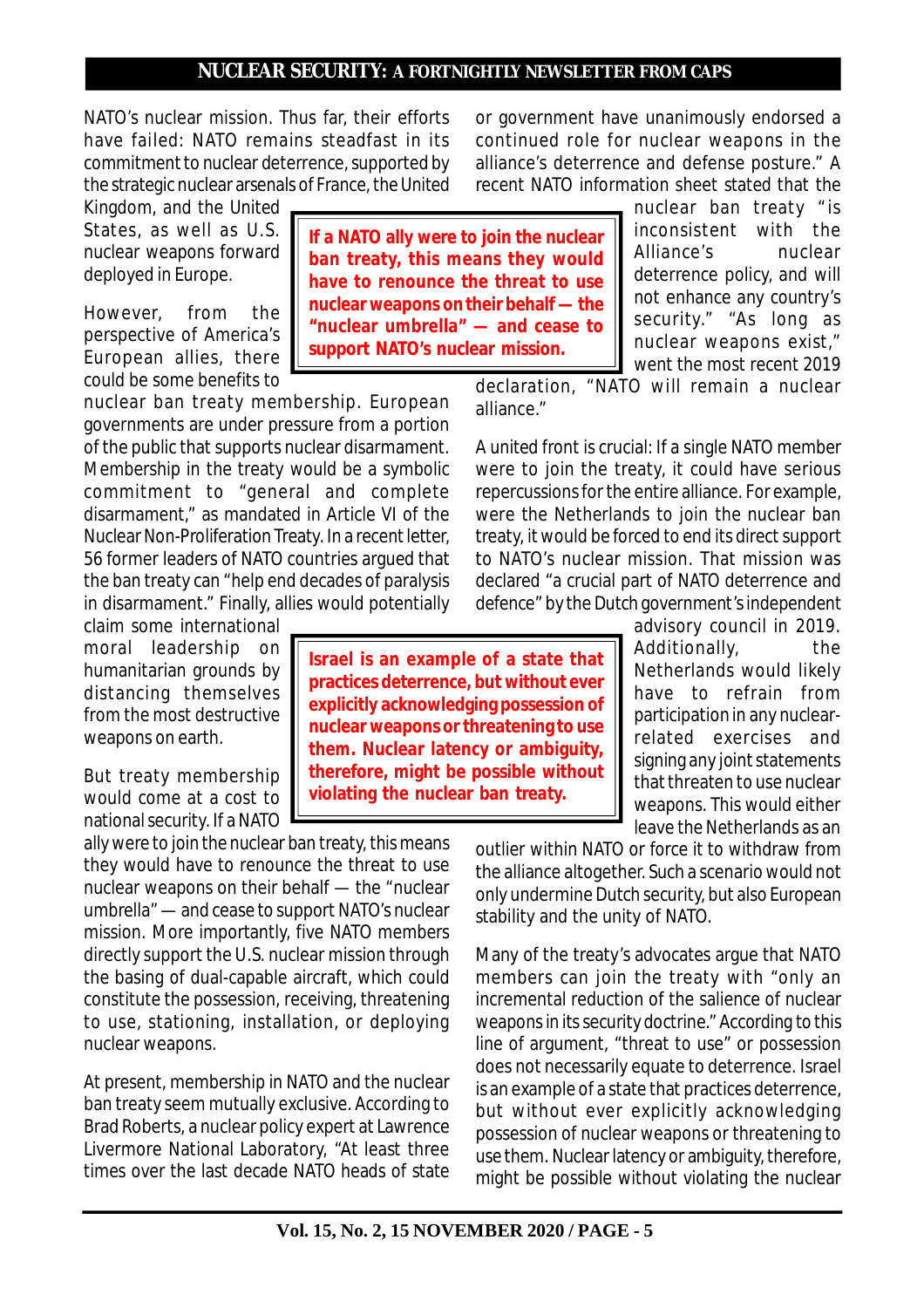ban treaty. While this might prompt a nuanced legal debate, pointing to a nuclear possessor like Israel as an exemplar for how NATO members might justify nuclear ban treaty membership is specious. Arguments that policies of deterrence do not constitute the "threat to use" nuclear weapons misrepresents deterrence, and suggests a lack of seriousness on the part of the treaty's supporters to achieve their aim "to completely eliminate such weapons."

Treaty advocates also argue that NATO members can join the nuclear ban treaty — however, NATO as an alliance would have to change in response. This would have implications for NATO's nuclear posture, including a rejection of nuclear deterrence, and "in particular for hosting nuclear

weapons on national territories and participating in nuclear planning." In practice, it would be up to nuclear ban treaty members to ensure compliance with the treaty and NATO members to ensure their security. This seems highly unlikely given NATO's consistent and united messaging on the

role of nuclear weapons in European security. A major study by Sweden, a NATO partner, rejected membership on the grounds that it could damage the country's security and relationship with NATO.

What is Next for the Nuclear Ban Treaty?: Whether or not a NATO member joins the nuclear ban treaty ultimately depends on whether or not the two memberships are compatible. Compatibility will have to be determined by both nuclear ban treaty and NATO members. But it also depends on whether treaty membership is worth the potential security risks of abandoning nuclear deterrence.

By joining the nuclear ban treaty, NATO members would be giving up extended nuclear deterrence, potentially jeopardizing the unity of one of the world's most successful cooperative security organizations. States aren't going to take such a major step unless they believe that the alternative is somehow more secure. The ban treaty needs

to address at least four major questions to prove it is a credible and practical pathway towards nuclear disarmament.

First, how will the treaty address questions of compliance? In addition to numerous concerns raised about the treaty's verification measures, two cases are worth mentioning here. Kazakhstan hosts a site at Sary-Shagan to test Russian reentry vehicles, which are capable of carrying nuclear weapons. This arguably counts as "assistance" towards development and possession of nuclear weapons, depending on the interpretation of nuclear ban treaty members, and would be in violation of the treaty. Similarly, Palau is a treaty member and part of the Compact of Free Association with the United States. According to

the terms of the agreement:

[The] Government of the United States has the right to operate nuclear capable or nuclear propelled vessels and aircraft within the jurisdiction of Palau without either confirming or denying the presence or absence of such weapons within the jurisdiction of Palau. Both

of these cases should raise questions among ban treaty members regarding the compliance of all member states. How the treaty addresses them will be a test of its credibility and seriousness.

Second, will the treaty supporters target all nuclear possessors or continue to focus on Western democracies? Thus far, treaty supporters, particularly civil society organizations, have focused their attention on nuclear-armed democracies, such as France, the United Kingdom, and the United States, as well as other NATO members. While this is understandable from a campaigning perspective (civil society isn't as active in Beijing or Pyongyang as it is in Washington), now that the treaty will enter into force, its members should focus on all nuclear weapons possessors, rather than those that are just more transparent.

**Whether or not a NATO member joins the nuclear ban treaty ultimately depends on whether or not the two memberships are compatible. Compatibility will have to be determined by both nuclear ban treaty and NATO members. But it also depends on whether treaty membership is worth the potential security risks of abandoning nuclear deterrence.**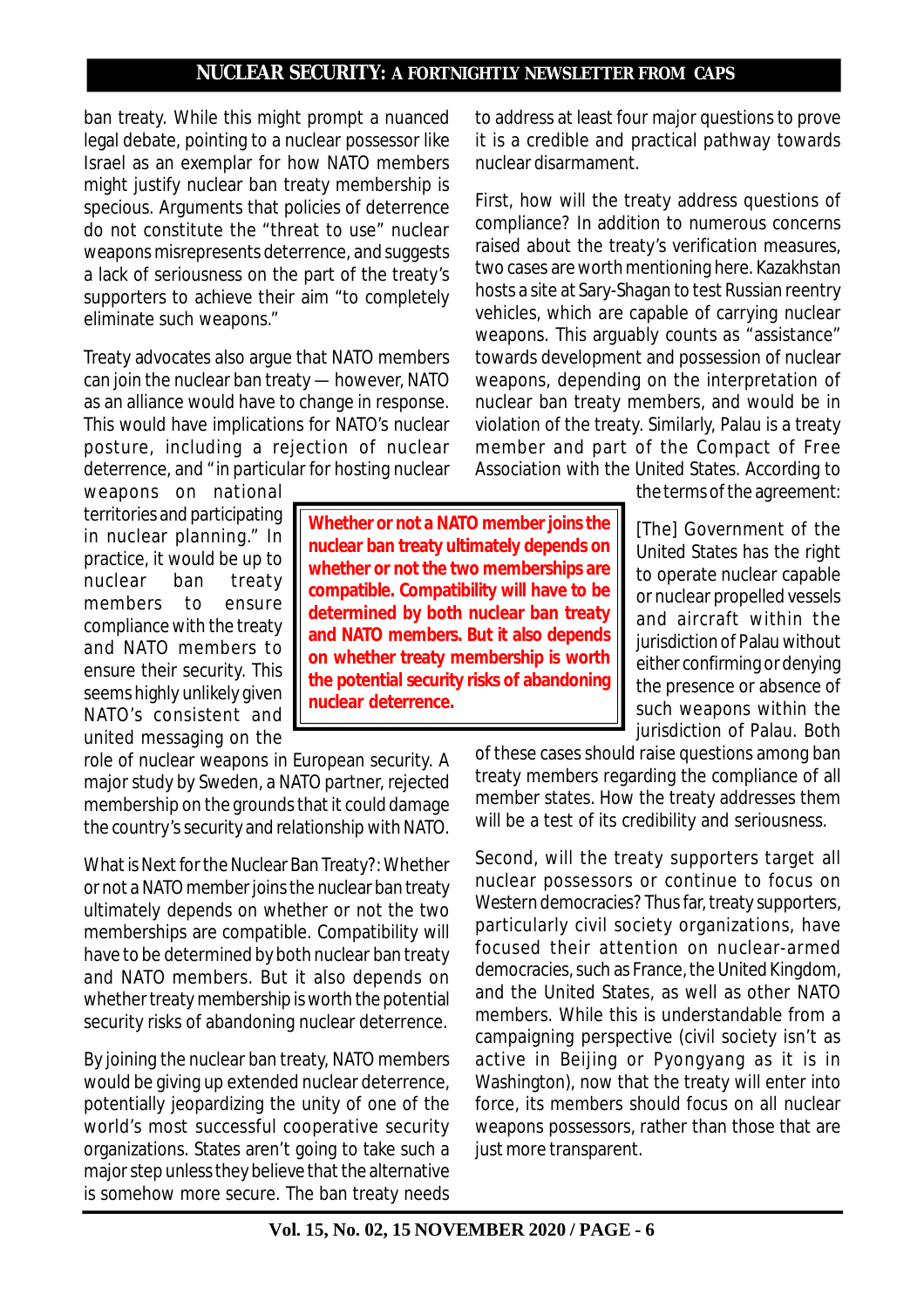Third, what is its relationship with the NPT? Members of the nuclear ban treaty state their full support for the NPT.

The International Campaign to Abolish Nuclear Weapons does not want any states to withdraw from it. But some supporters have begun to suggest that states should consider abandoning the NPT for the ban treaty on the grounds that, "the NPT became the cornerstone of a severely hypocritical

nuclear order." If members of the nuclear ban treaty remain committed to the NPT and want the two treaties to be separate, they can take concrete steps to make this a reality. The nuclear ban treaty could, for example, require all its members to also be members in good standing of the NPT, which is not in the current ban treaty text.

Finally, who will pay for the operation of the nuclear ban treaty? Article Nine of the treaty stipulates that members and observers are responsible for covering meeting, implementation, and verification costs. This includes costs incurred by

the United Nations, such as circulating the treaty's materials. For many countries, these are not insignificant costs. At present, 16 of the nuclear ban treaty's 50 members are behind on their U.N. dues, and of the four countries that have lost voting rights in the United Nations due to payment arrears, one is a treaty member and two are signatories. These dues can range from tens of thousands to tens of millions of dollars, though nuclear ban treaty dues would likely be much lower. However, this is still a practical consideration in estimating the treaty's effectiveness and will undoubtedly influence the longevity of the treaty and its ability to fulfill its mandate.

At present, the risks of joining the Treaty on the Prohibition of Nuclear Weapons seemingly

**At present, the risks of joining the Treaty on the Prohibition of Nuclear Weapons seemingly outweigh its potential benefits for NATO members, and NATO members remain committed to maintaining a nuclear alliance. The impact and longevity of the treaty will ultimately depend on how its members and supporters address numerous questions about its implementation.**

outweigh its potential benefits for NATO members, and NATO members remain committed to maintaining a nuclear alliance. The impact and longevity of the treaty will ultimately depend on how its members and supporters address numerous questions about its implementation, including those raised here — alignment with NATO

membership, compliance, universality, relationship with the Nuclear Non-Proliferation Treaty, and practical concerns around member dues and convening. These are hefty questions for the first meeting of states parties of the nuclear ban treaty.

While the treaty works through these issues, the

**The argument that the TPNW would exacerbate political tensions on disarmament by "creating divisions" conveniently overlooks that it was actually the NPT that formally instituted the division of the world between possessors and nonpossessors of nuclear weapons in the first place.**

United States cannot afford to ignore it. Rather, the United States should engage with allies, listen to their concerns about nuclear risks and disarmament, and pursue opportunities for cooperation on nuclear risk reduction. The Creating an Environment for Nuclear Disarmament initiative is one such opportunity under

the leadership of the six co-chairs — the Netherlands, Morocco, South Korea, United States, Germany, and Finland. It should not treat deterrence and disarmament as mutually exclusive endeavors. Providing a strong extended deterrent to allies while also being sensitive to disarmament pressures is indeed a delicate balance, but it is one that the United States has to pursue with greater nuance.

*Source: War on the Rocks, https:// warontherocks.com/2020/11/what-the-nuclearban-treaty-means-for-americas-allies/, 05 November 2020.*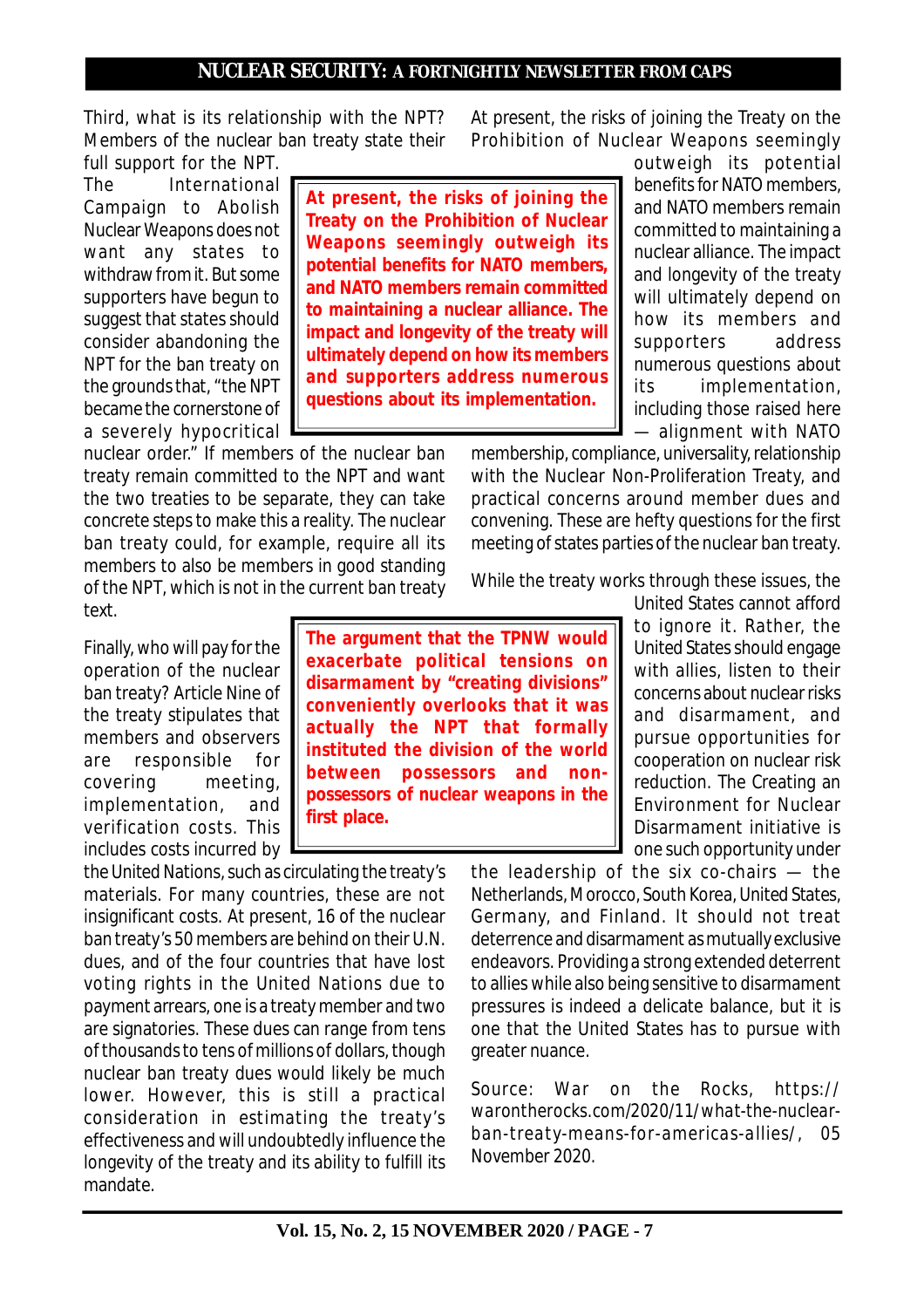# **OPINION** – **John Rossomando**

**Russian Battlefield Nuclear Weapons: A Threat the U.S. Military can't Ignore**

Russian military doctrine allows the use of

tactical nuclear weapons in battlefield engagements with American and allied armed forces. A Congressional Research Service report from January estimated that Russia has 1,830 tactical nuclear weapons in its arsenal.

"The Russian Federation reserves the right to use

nuclear weapons in response to the use of nuclear and other types of weapons of mass destruction against it and/or its allies, as well as in the event of aggression against the Russian Federation with the use of conventional weapons when the very existence of the state is in jeopardy," Vladimir

Putin wrote in his June executive order on Russian nuclear doctrine. This has U.S. officials worried that Russia would use such nuclear weapons in a conventional conflict to compensate for the inferiority of its conventional forces to

their U.S. and NATO counterparts.

Former Soviet president Mikhail Gorbachev committed to the elimination of tactical nuclear weapons before the Soviet Union collapsed in 1991. Nevertheless, Russia under Putin has balked at the idea of following through with their elimination and has been unwilling to include tactical nuclear weapons in the next START treaty. Reducing the threat from Russian tactical or battlefield nuclear weapons to US troops in the event of a war with Russia stands among the top of President Donald Trump's priorities…. The president's team unsuccessfully pressed hard against Russian negotiators to

**Russia under Putin has balked at the idea of following through with their elimination and has been unwilling to include tactical nuclear weapons in the next START treaty. Reducing the threat from Russian tactical or battlefield nuclear weapons to US troops in the event of a war with Russia stands among the top of President Donald Trump's priorities.**

include tactical nuclear weapons in the next iteration of the START.

However, former Vice President Joe Biden has not endorsed including tactical nuclear weapons in the

next iteration of the START treaty. Biden has indicated a willingness to extend the current START Treaty; however, he has not indicated any preconditions such as the inclusion of Russian tactical nuclear weapons or roping China into a tripartite agreement.

The current START treaty that Biden helped draft in

2010 expires in February. Putin isn't Gorbachev. He's a tough operator who only understands reciprocal pressure and force. He will pocket whatever concessions he is given. Russia has modernized its tactical nuclear program, which is not covered under the START treaty, and the U.S. must modernize its land-based deterrent to increase

pressure on the Russians to settle.

Russia deployed "short- and close-range ballistic missiles, ground-launched cruise missiles, including the 9M729 missile, which the U.S. Government determined violates the Intermediate-

Range Nuclear Forces or INF Treaty, as well as antiship and anti-submarine missiles, torpedoes, and depth charges," Lt. Gen. Robert P. Ashley, former director of the Defense Intelligence Agency, said during remarks at the Hudson Institute in Washington in May 2020.

In contrast, the United States only has a single nonstrategic nuclear weapon: the B-61 gravity bomb. The president's opponents have cast him as a Russian tool, but the demand that Russia cast aside the use of battlefield nuclear weapons is an example of where he is tougher on Russia than the Obama-Biden administration was.

**Biden has indicated a willingness to extend the current START Treaty; however, he has not indicated any preconditions such as the inclusion of Russian tactical nuclear weapons or roping China into a tripartite agreement.**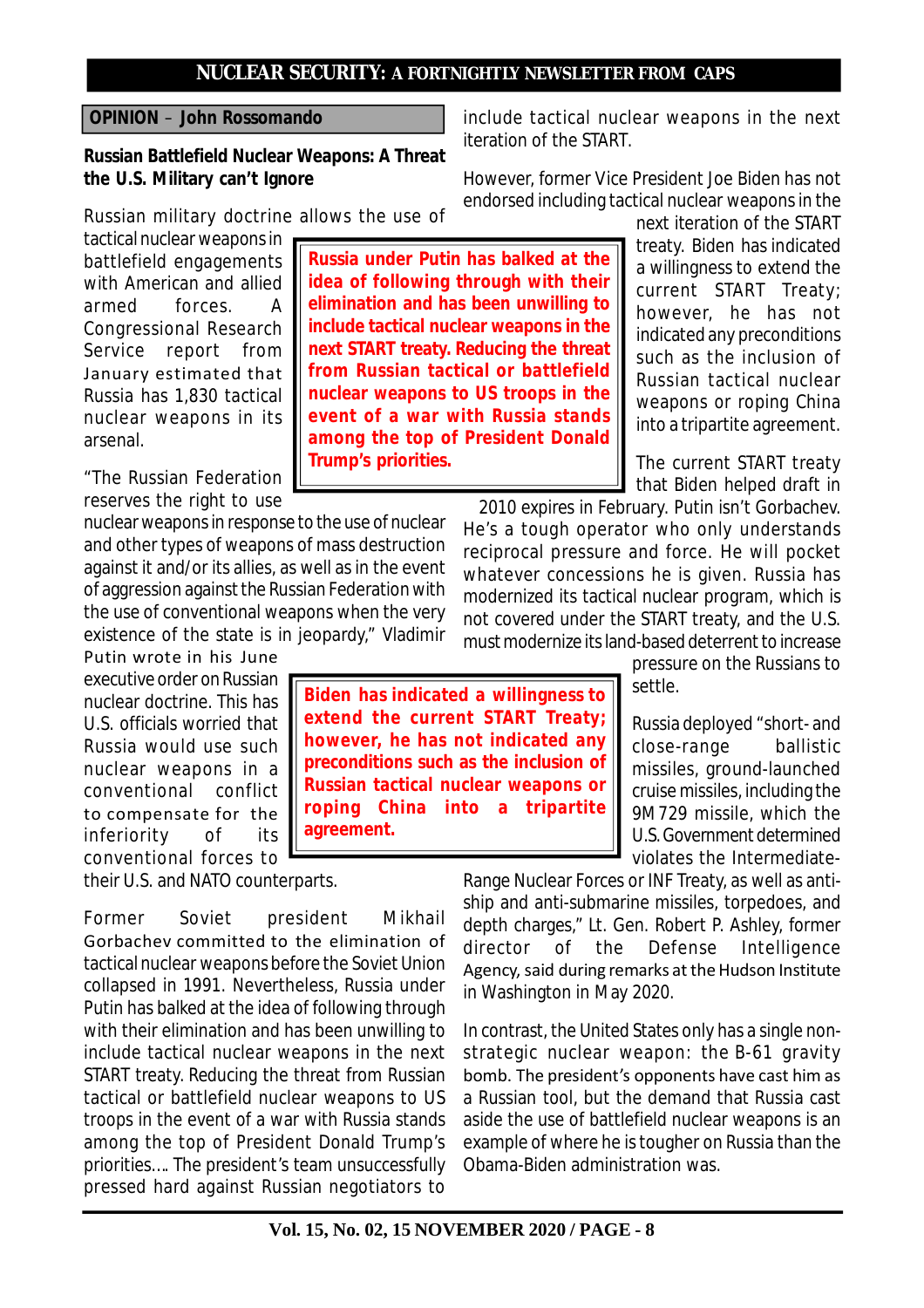Should President Trump prevail in the election, his administration should press ahead with the modernization of U.S. nuclear weapons and with

the Ground-Based Strategic Deterrent (GBSD) program to build the next generation of ICBM, which will replace the 50-year-old Minuteman III ICBMs. The administration's budgetary request, as well as the current drafts of the House and Senate versions of the National Defense Authorization Act, all are agreed to give \$1.524 billion

to the program for the 2021 fiscal year. The U.S. Air Force expects the GBSD to cost \$21.96 billion over the life of the program and is not expected to begin deployment until 2029.

Part of nuclear negotiating is keeping the Russians guessing where the threat is and where it's coming from. The nation's seaborne deterrent provides that because where its SLBM are is a closely guarded state secret. America's land-based nuclear arsenal

should provide similar uncertainty for the Russians.

Russia knows that in case of war it can pinpoint landbased missile silos via its spy satellites and then strike them. During the 1980s, the Reagan administration proposed using mobile railcars and mobile launchers to keep the

Soviets guessing. However, the Cold War ended and President George Bush canceled the program in 1991 before the program's slated 1993 rollout date.

**conflict.**

President Reagan ramped up America's land-based nuclear posture with the MX "Peacekeeper" missile program, the Pershing 2 and the GLCM system. The MX program created a "shell game" that kept the Russians guessing where the missiles were. The U.S. Air Force randomly moved the missiles between shelters in the deserts of Nevada and Utah to make it difficult to know where

the actual missiles were and which one were dummies. Reagan viewed the MX as a key negotiation chip.

> President Trump, or Joe Biden if he is elected, should revisit the Reagan administration's proposal and make part of America's land-based ICBM and shortrange nuclear deterrent mobile. It announced last year plans to revive the Reagan-era GLCM program, which was scrapped under

**The administration's budgetary request, as well as the current drafts of the House and Senate versions of the National Defense Authorization Act, all are agreed to give \$1.524 billion to the program for the 2021 fiscal year. The U.S. Air Force expects the GBSD to cost \$21.96 billion over the life of the program and is not expected to begin deployment until 2029.**

**Modernizing America's land-based nuclear deterrent offers a substantial chip of deterrence to play to get the Russians to decommission their tactical nuclear arsenal. The next administration must compel Russia to forswear the use of tactical nuclear weapons in a conventional future**

the 1987 INF, that would do just that. The Trump administration withdrew in August 2019 in the wake of Russian treaty violations.

Some of the missiles could be redeployed in Alaska to increase the pressure on the Russians due to the state's proximity to the Russian Far East. They also can be deployed in the Baltics and Poland to counter the 9K720 Iskander short-range ballistic missiles based in Russia's Kaliningrad region

along the Baltic Sea.

Reagan showed at Reykjavik in 1986 that holding out combined with ratcheting up the pressure on an adversary can help produce a better deal. Sticking to his guns with Mikhail Gorbachev led to the signing of the INF in 1987 and paved the way to

the original START Treaty in 1991.

Modernizing America's land-based nuclear deterrent offers a substantial chip of deterrence to play to get the Russians to decommission their tactical nuclear arsenal. The next administration must compel Russia to forswear the use of tactical nuclear weapons in a conventional future conflict.

*Source: National Interest, https://nationalinterest. org/print/blog/ buzz/russian-battlefield-nuclearweapons-threat-us-military-cant-ignore-171739, 31 October 2020.*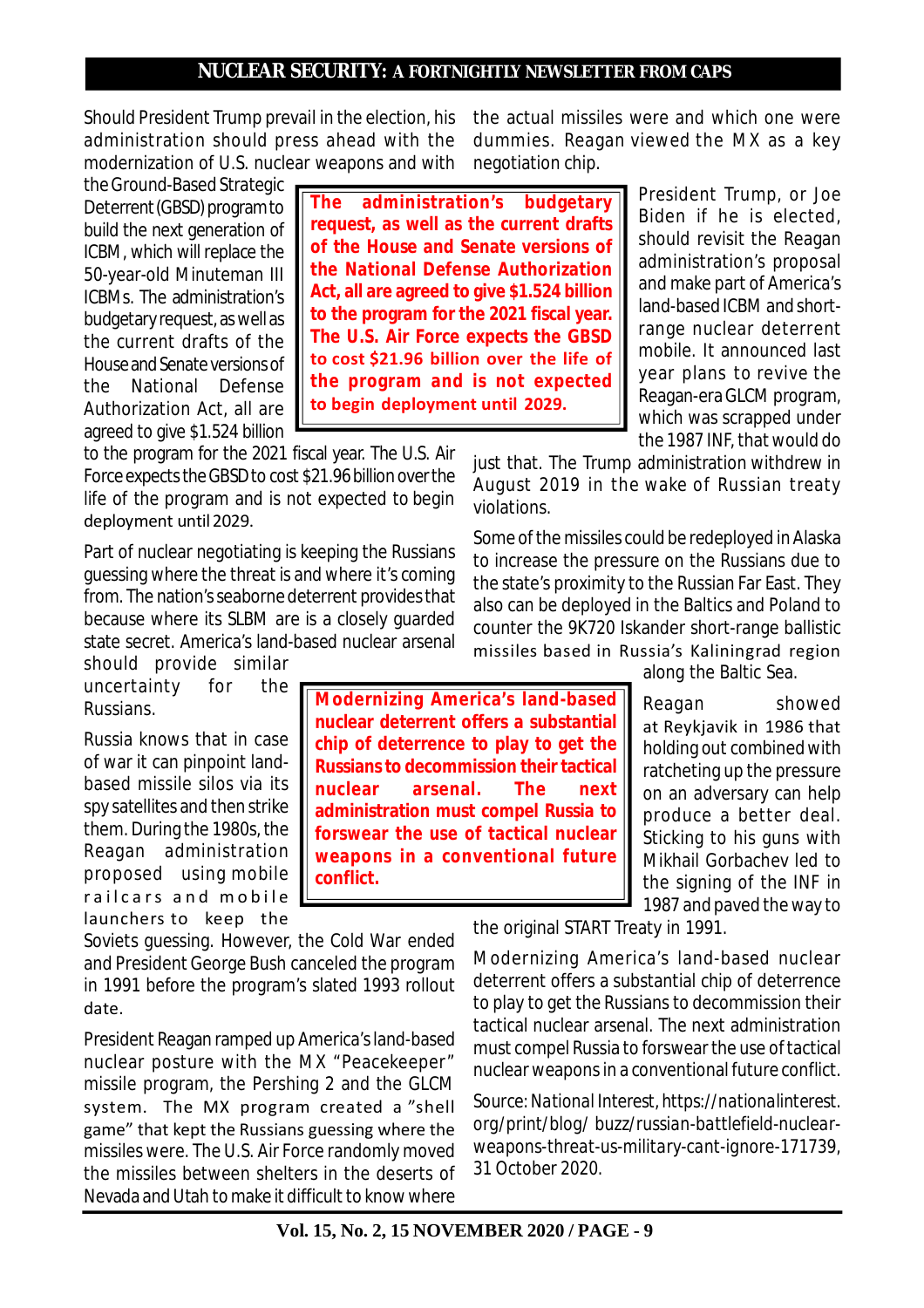**Ensuring that North Korea's nuclear weapons can penetrate the American "shield" may be what Kim Jong Un meant when he said in 2017 that "our final goal is to establish the equilibrium of real force [or "effective balance of power"] with the U.S. and make the U.S. rulers dare not talk about [a] military**

**option for the DPRK.**

### **OPINION – Joshua Pollack**

# **Peeking Under the Shroud of North Korea's Monster Missile**

Some unresolved questions surround the huge new mobile missiles that North Korea showed off in

last month's parade. Most of all: what will they carry, and when will the North Koreans reveal it through flight-testing?

Let's start with what we can observe. The external characteristics of the weapon are consistent with a two-stage, liquidpropelled ICBM. In many ways, it's similar to the

Hwasong-15, which North Korea tested in 2017, but on a larger scale. My CNS colleagues estimate that the new missile is about 25 m long, compared to the roughly 20 m-long HS-15. It has a first stage of about 2.4 m in diameter, compared to the approximately 2.1 m diameter of the HS-15.

Like the HS-15, the Monster Missile features a

"skirt" at the base of its first stage, suggesting a cluster of gimbaled engines, and an evocatively named "shroud" over its payload section at the front. That's a hollow cover that pops off after the missile leaves the atmosphere, allowing whatever the missile carries to deploy.

van Diepen were quick to observe, the HS-15 already appears capable of sending a heavy payload to anyplace on the mainland of these United States. It follows that the new missile wasn't built for greater range, but to carry a bigger, heavier payload. Which means… what?

Even before the parade, veteran intelligence analysts Markus Garlauskas and Bruce Perry noted that the logical next step for the North Korean ICBM program would be to deploy multiwarhead missiles in order to thwart U.S. missile

defenses. Ensuring that North Korea's nuclear weapons can penetrate the American "shield" may be what Kim Jong Un meant when he said in 2017 that "our final goal is to establish the equilibrium of real force [or "effective balance of power"] with the U.S. and make the U.S. rulers

dare not talk about [a] military option for the DPRK."

The U.S. pioneered the MRV concept in the early 1960s, followed by the MIRV. The Soviet Union caught up with their own versions within a decade or so. You could think of MRV as nuclear grapeshot, spraying a handful of bombs across

one area. MIRV is more precise and more adaptable; it involves a small rocket engine called a post-boost vehicle, or "bus," that pushes each warhead it carries onto a selected course, sending them to different targets if desired.

Some combination of multiple warheads and missile-defense countermeasures–chaff, decoys,

and so forth–has become the favorite in this morbid little guessing game. If they're ambitious, perhaps the North Koreans might be trying to replicate Britain's Chevaline payload, which was designed to let its Polaris missiles thwart nuclear-tipped interceptors placed around Moscow. Chevaline was a twowarhead system with a

post-boost vehicle that dispensed countermeasures into various patterns in space. It's also rather well-documented today, as these things go.

There's another possibility that I've yet to see explored at length, though. Let's call it a dark horse. It's another approach to beating missile defense, and one that requires a heavy payload, but no more than a single warhead per missile. That's the fractional orbital bombardment

As Mike Elleman and Vann

**which was designed to let its Polaris missiles thwart nuclear-tipped interceptors placed around Moscow. Chevaline was a two-warhead system with a post-boost vehicle that dispensed countermeasures into various patterns in space.**

**If they're ambitious, perhaps the North Koreans might be trying to replicate Britain's Chevaline payload,**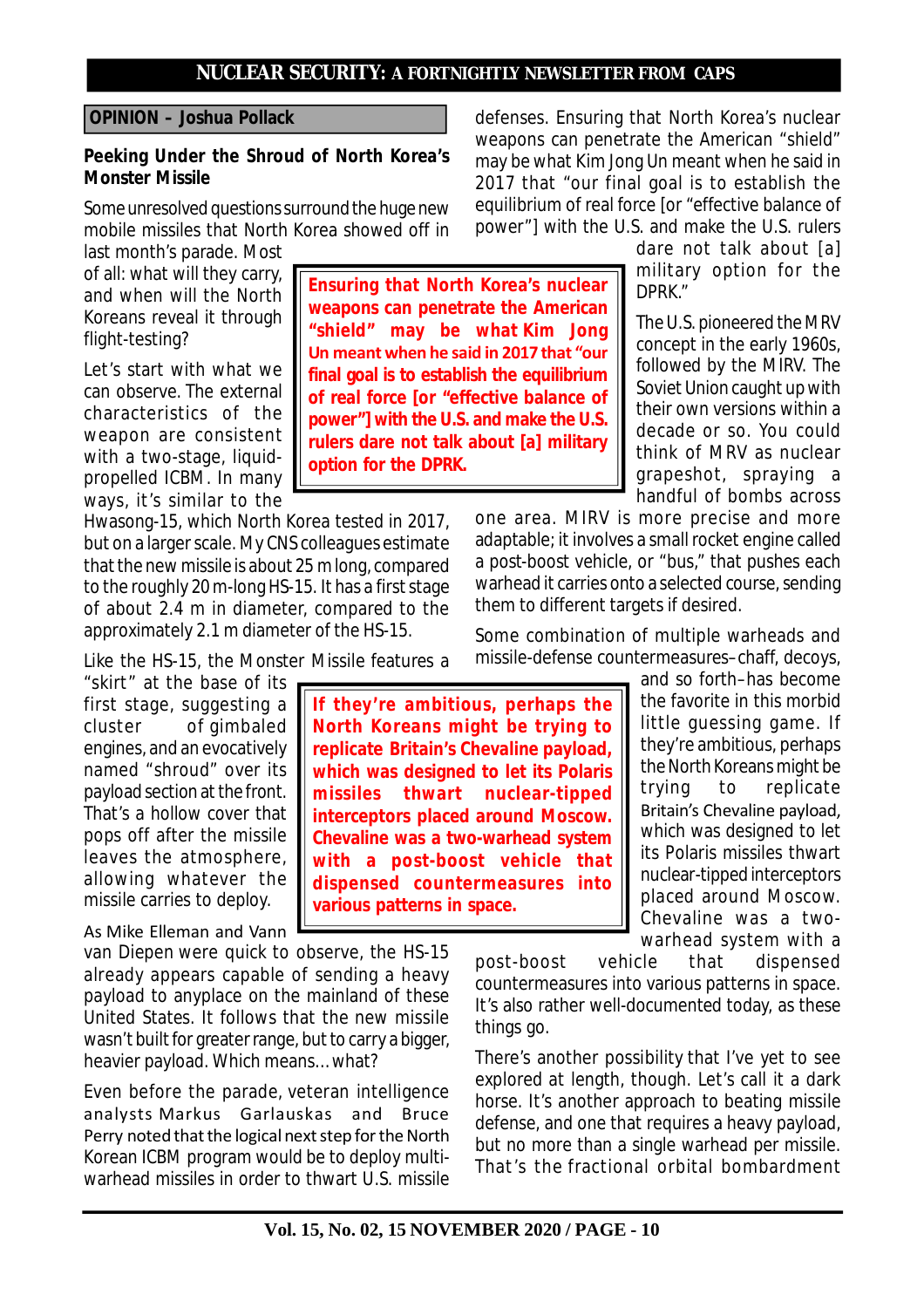**A transition to a Biden administration on January 20, 2021 gives Kim Jong Un an incentive to try to demonstrate the existence of an "effective balance of power" beforehand, since it might strengthen his hand without directly challenging the newly inaugurated**

#### system (FOBS).

FOBS was a Soviet innovation, brought to fruition in the mid-1960s, before the USSR developed its own multiple-warhead missiles. It involved a modified ICBM that launched its payload into low earth orbit. When the payload approached its target, an onboard retro-rocket would fire, deorbiting the warhead.

The advantage of FOBS was its ability to circumvent NORAD's lines

of early-warning radars in Canada. The FOBS weapon could be launched in any direction, allowing the USSR to launch an attack over the South Pole if desired.

Today's early-warning radars don't just provide warning; they also supply crucial data to the Ground-

based Midcourse Defense (GMD). These radars are located in Alaska, Greenland, the UK, California, and Massachusetts, pointing north, west, and east, whereas the interceptors themselves are mostly in Alaska, waiting for an attack from the north. Thus, the same old FOBS concept remains applicable. It's even enjoying new life in Russia, whose president has said that the Sarmat multi-warhead missile can attack over either the North or the South Pole.

**president.**

With the ability to attack in FOBS mode, North Korea could compel the United States to an unhappy choice: either build what amounts to a substantially new, south-facing defensive architecture, or accept that it cannot physically prevent nuclear attack from Pyongyang, even under the sunniest of assumptions about GMD's performance.

Even if North Korea is building a FOBS today, its leaders probably anticipate a transition to MIRV in time, following the Soviet precedent. But FOBS could have certain advantages for now. First, the technology simply might be more rapidly attainable. Second, sticking with just one warhead per missile demands less fissile material. Third, it also avoids creating pressure to return to nuclear testing to demonstrate the smaller, lighter

warheads most suited to MRV or MIRV. Fourth, being able to deorbit a payload essentially anywhere means that North Korea could finally conduct a fully realistic and instrumented test of an intercontinental-class reentry vehicle on its own territory, or close to its own shores; they'd just have to fly one all the way around the world.

There's an uncomfortably large chance that we'll find out soon what the Monster Missile hides under that shroud. A transition to a Biden

administration on January 20, 2021 gives Kim Jong Un an incentive to try to demonstrate the existence of an "effective balance of power" beforehand, since it might strengthen his hand without directly challenging the newly inaugurated president. Kim has set the 8th

Workers' Party Congress for January as well; the success of a "new strategic weapon"–either real success or merely alleged–could set the stage for changes in governing structures and the direction of policy.

Whatever does happen, I can't see any benefits from sitting back and waiting for North Korea to demonstrate the ability to overcome GMD by whatever means. That will mean bargaining for the reaffirmation of Kim Jong Un's April 2018 pledge not to test long-range missiles or nuclear devices, which he declared a dead letter in January of this year. How that will work will be up to the new team in Washington, but the sooner they decide on their approach, the better.

*Source: Arms Control Wonk Blog, https:// www.armscontrolwonk.com, 05 November 2020.*

 **NUCLEAR STRATEGY**

### **RUSSIA**

# **Russia is Rearming its Nuclear Missile Forces with Yars ICBMs**

In the next four years Russia will complete the rearming of its Strategic Missile Force with Yars silo-based and mobile ICBMs.The first regiment armed with Yars road-mobile ICMBs assumed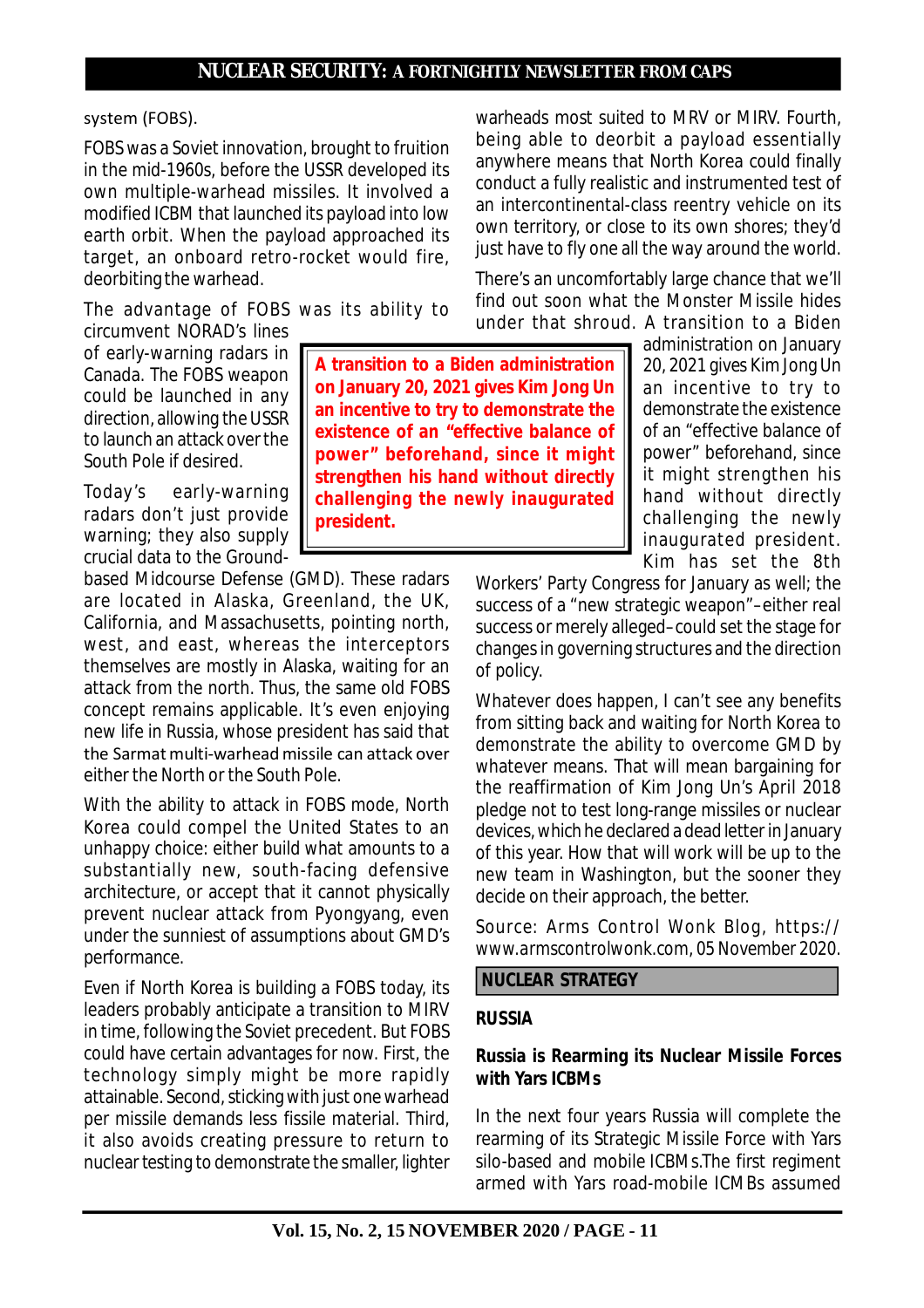combat duty at the Teikovo missile division in central Russia in March 2011, and it was reported that the entire force is on schedule to receive the upgrade.

"I believe everything is moving towards the situation that the old grouping will be fully rearmed with Yars missile systems by 2024," Chief Designer of the Moscow Institute of Thermal Technology, the Yars **The RS-24 Yars is a Russian strategic missile system comprising a mobile or silo-based solid-propellant intercontinental ballistic missile with MIRVed warheads. Russia conducted a successful training launch of the platform in September 2017, which was designed to verify the reliability of the weapon.**

**Currently, Russia's Strategic Missile Force operates eight types of missile systems. These include five silo-based types: Voyevoda, Stiletto, Topol-M, Yars and Avangard. The mobile grouping comprises road-mobile Topol, Topol-M and Yars ICBMs. Russia plans to gradually rearm all of its missile formations with the latest Yars, Avangard and Sarmat missile systems.**

reaffirm the reliability of a batch of the same class of missiles the Defense Ministry noted following the tests.

> The RS-24 Yars was developed by the Moscow Institute of Thermal Technology under the supervision of Academician of the Russian Academy of Sciences Yuri Solomonov, who turned 75. The Yars is a modification of

developer, Yuri Solomonov, told TASS.

To date six missile divisions have been rearmed with the Yars mobile ICBMs, and according to the Russian Defense Ministry, in September the Strategic Missile Force's missile division stationed in Irkutsk in Siberia had been reequipped with the platform.

*Silo-Based Upgrade:* In addition to the road-mobile upgrades, the Russia Defense Ministry has also

been installing silo-based Yars ICBMs. In particular, Russian Defense Minister Sergei Shoigu said at the ministry's conference call on October 13 that two Yars missiles had already been placed in silo launchers in the Kaluga Region in central Russia.

The RS-24 Yars is a Russian strategic missile system

comprising a mobile or silo-based solid-propellant intercontinental ballistic missile with MIRVed warheads. Russia conducted a successful training launch of the platform in September 2017, which was designed to verify the reliability of the weapon.

The drill was conducted in conjunction with the Kremlin's Zapad-2017 (or West-2017) wargames in Belarus. It was the first test of the mobile Yars variant since December 2014, while the silo-based version of the Yars was also tested in September 2017. The main purpose of the launches was to the Topol-M missile system.

*Guarantor of Sovereignty:* The Kremlin has long considered its strategic nuclear deterrent as the paramount guarantor of its sovereignty. As the United States has worked on advances missiles defenses, Moscow has also stepped up its efforts to counter any perceived threat to its strategic nuclear forces—one area where Russia has been able to maintain parity with Washington.

> Currently, Russia's Strategic Missile Force operates eight types of missile systems. These include five silo-based types: Voyevoda, Stiletto, Topol-M, Yars and Avangard. The mobile grouping comprises roadmobile Topol, Topol-M and Yars ICBMs. Russia plans to gradually rearm all of its

missile formations with the latest Yars, Avangard and Sarmat missile systems.

*Source: National Interest, https://nationalinterest. org/print/blog/buzz/russia-rearming-its-nuclearmissile-forces-yars-icbms-171868, 03 November 2020.*

# **USA**

# **Biden White House Seen Revamping Strategy for Nuclear Weapons**

A Joe Biden administration would re-examine the U.S. nuclear strategy and arsenal, the Democratic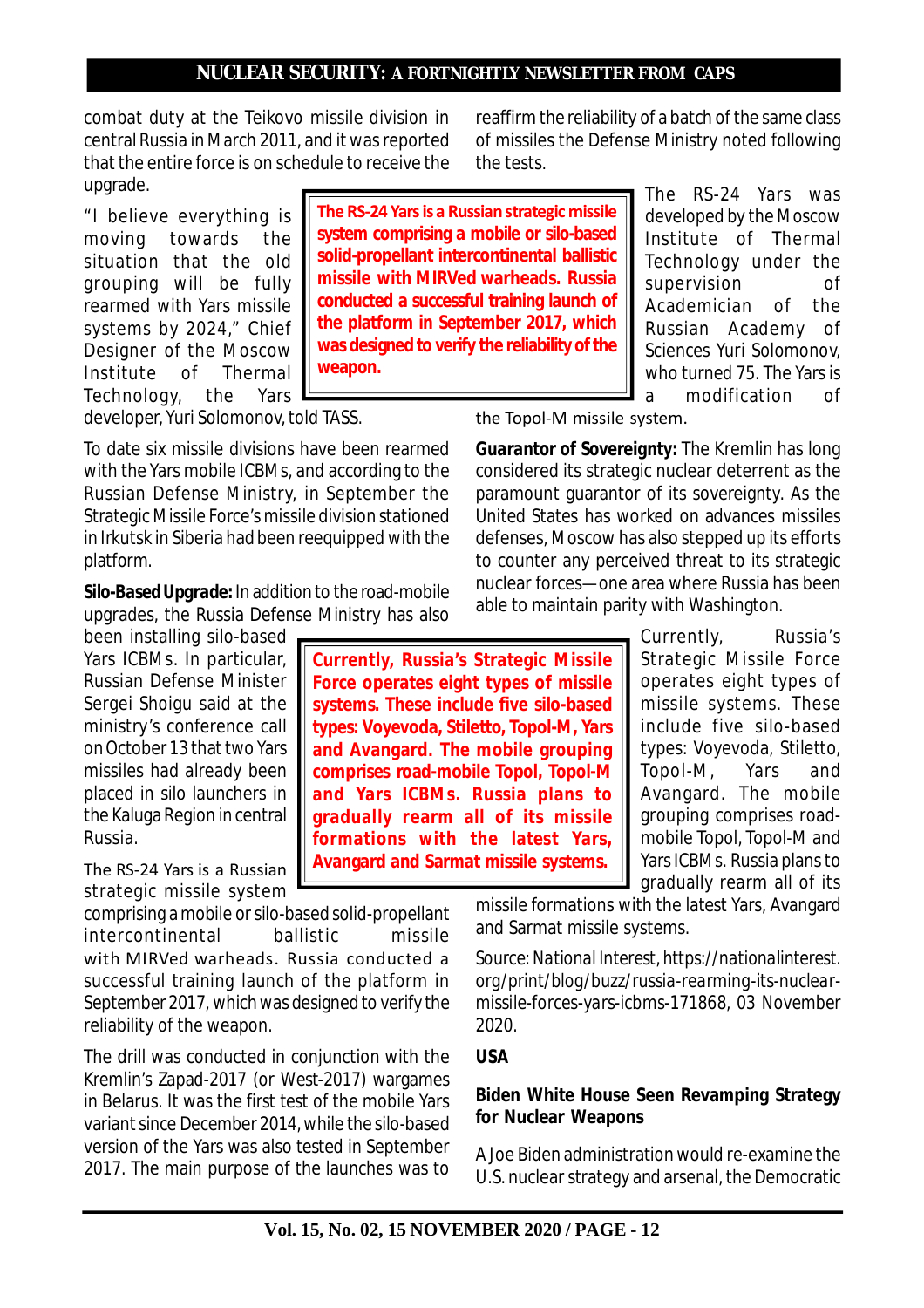**Current plans call for modernizing the capacity to deliver nuclear weapons via land-based missile systems, nuclear submarines, and strategic bombers the "nuclear triad." The Congressional Budget Office estimates such an effort could cost as much as \$1.2 trillion through 2046 for development, purchasing and long-term support.**

chairman of the House Armed Services Committee says. Rep. Adam Smith (D-Wash.), who's questioned and criticized the need to boost the nuclear arsenal, said he's "quite confident," a new administration would reassess plans.

Boosting and overhauling nuclear weapons has been an issue that has split—sometimes acrimoniously—Democrats and Republicans on

the Armed Services panel. Current plans call for modernizing the capacity to deliver nuclear weapons via land-based missile systems, nuclear submarines, and strategic bombers—the "nuclear triad." The Congressional Budget Office estimates such an effort could cost

as much as \$1.2 trillion through 2046 for development, purchasing and long-term support.

Rep. Adam Smith (D-Wash.), chairman of the House Armed Services Committee. "If a triad is necessary for that deterrence, I can see that argument; I am skeptical about it," Smith said at an event hosted by the Center for a New American Security. The ICBM fleet "right now, is driven as much about politics as it is by policy and necessity," Smith added.

*Few Details:* While not offering details, Democratic presidential nominee Biden has indicated that he would place smaller emphasis on the role that nuclear weapons would play in a defense strategy. Biden's campaign website says he

believes the "sole purpose" of the U.S. nuclear arsenal is for deterrence or, if necessary, for retaliation against an atomic attack.

"Our nuclear arsenal should be managed in a way that deters the use of nuclear weapons and makes nuclear use less likely. The use of even

**Our nuclear arsenal should be managed in a way that deters the use of nuclear weapons and makes nuclear use less likely. The use of even one nuclear weapon would be catastrophic, cause significant casualties, and result in enduring radiation that could affect millions of humans, as well as the environment.**

one nuclear weapon would be catastrophic, cause significant casualties, and result in enduring radiation that could affect millions of humans, as well as the environment" Biden said in written answers to the Council for a Livable World. "There would be no 'winners' in a nuclear exchange."

Biden, in the same written responses, said the U.S. doesn't need new nuclear weapons, opposing the

> deploying of low-yield nuclear warheads. "A Biden administration will work to maintain a strong, credible deterrent while reducing our reliance and excessive expenditure on nuclear weapons," he said. "My administration will pursue a sustainable nuclear budget that maintains a viable

deterrent for us and our allies."

The Pentagon's next generation ICBM program could cost U.S. taxpayers as much as \$110.6 billion, according to internal Defense Department estimates, adding to a wave of big-ticket nuclear weapons programs slated for the years ahead.

*Contracts Awarded:* The new estimate includes a \$13 billion contract Northrop Grumman Corp. received in September to start full-scale

> development and eventual production of missiles intended to replace the aging Minuteman III system, the land-based portion of the U.S. nuclear triad. The ICBM contract provides momentum for U.S. plans to modernize the capacity to deliver nuclear weapons through the triad, a

bipartisan effort started during the Obama administration.

As part of the broader renovation, the Navy plans to start construction this month on the first Columbia-class nuclear missile submarine, an estimated \$128 billion program that will eventually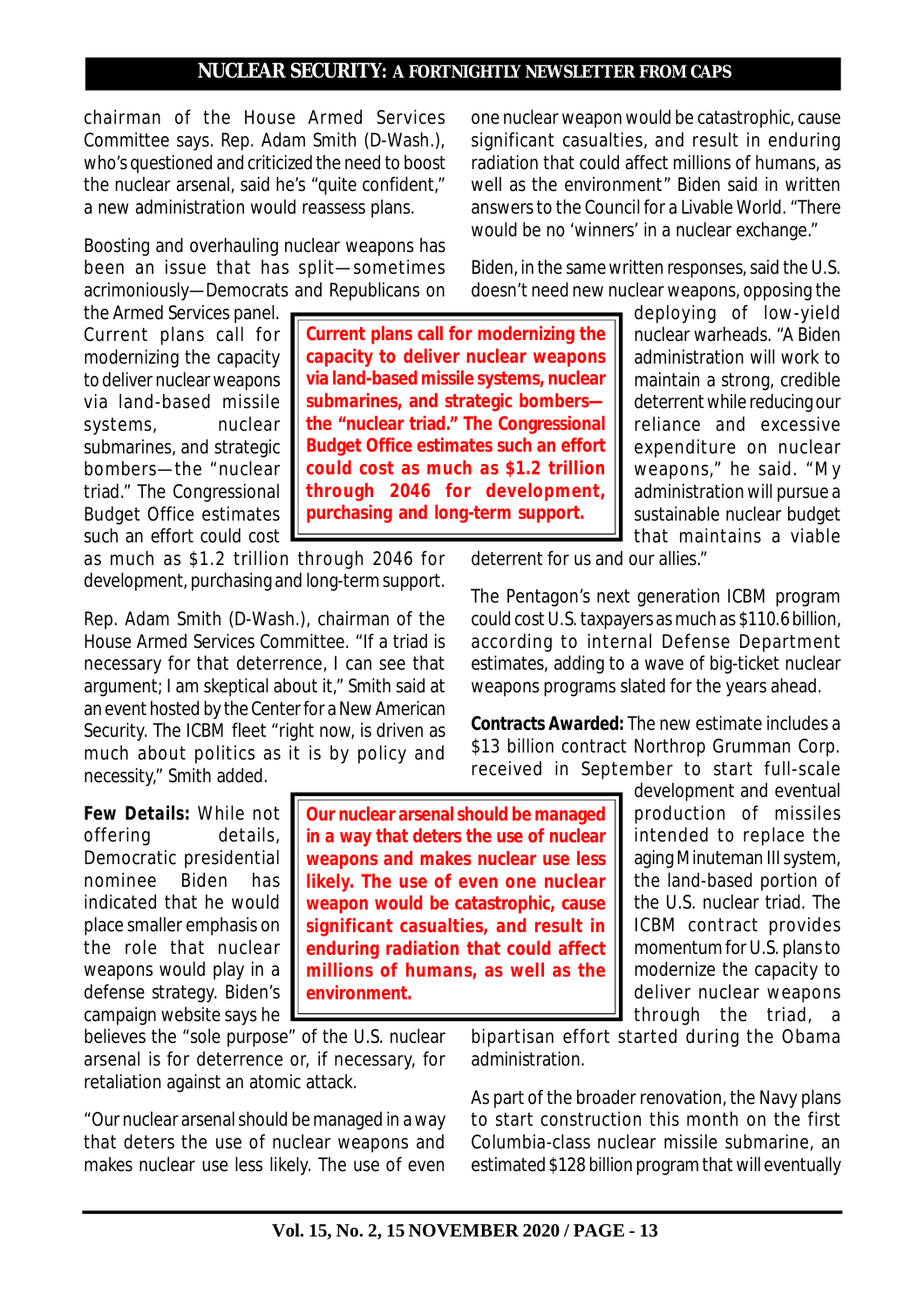produce 12 subs. General Dynamics Corp. won the contract for the new sub. Meanwhile,

Northrop is the maker of the classified new B-21 stealth bomber, a program estimated at \$80 billion

*Source: Bloomberg Government, https:// about. bgov.com, 29 October 2020.*

### **Trump Administration Pushes Allies to Pressure China over its Nuclear Program**

**The administration is arguing that China's efforts to increase the size of it means the US and its allies must take preemptive defensive actions, includes the deployment of additional missile defenses, to counteract the thousands of missiles China is allegedly building up. The administration also argues that China's nuclear expansion legitimizes its own expansion of deep strike capabilities to push back China's missile battalions.**

The Trump administration is working to pressure NATO allies to collectively crackdown on China's nuclear program as it looks to limit Beijing's growing influence in the global arms race. In a meeting with NATO allies President Donald Trump's top envoy for arms control, Marshall Billingslea urged allies to impose stricter arms control regulations on Beijing. The administration has been looking to convince China to enter into a nuclear agreement with the US and Russia, but

with days to go until the election, efforts to extend an agreement with Russia have been fast-tracked and are proceeding absent the participation of Beijing which has not shown an interest in taking part in talks in recent times.

Billingslea's efforts are part of a broader push by the Trump administration to assert its view that China — and not Russia — presents the biggest threat to American national security, particularly in the wake of the Covid-19 virus, and the economic downturn in the US, which Trump has blamed on Beijing. Billingslea urged allies to impose consequences on China for its nuclear expansion, similar to the consequences China is increasingly facing over its 5G network, believed by the Trump administration and other countries to be a tool for espionage.

**Chinese "have a doctrine called military civil fusion and the doctrine says any civil company will furnish upon request to the party technology for military applications. It's quite an alarming thing.**

The administration is arguing that China's efforts to increase the size of it means the US and its allies

must take preemptive defensive actions, includes the deployment of additional missile defenses, to counteract the thousands of missiles China is allegedly building up. The administration also argues that China's nuclear expansion legitimizes its own expansion of deep strike capabilities to push back China's missile battalions.

"Unlike the United States and

Russia where our nuclear weapons programs are both functionally and characteristically distinct this particular reactor is for military purposes or for civilian purposes, The Chinese co-mingle everything. So all of their civil nuclear program is under the same Chinese communist party enterprises," a senior administration official told CNN.

They noted that the Chinese "have a doctrine

called military civil fusion and the doctrine says any civil company will furnish upon request to the party technology for military applications. It's quite an alarming thing."

As part of his messaging to

NATO allies, Billingslea showed a series of satellite images depicting the expansion of China's nuclear program over the past decade. The images, reviewed by CNN, were not particularly revelatory, nor did they offer any new information that might sway allies reluctant to go after China for its nuclear program.

Mianyang — one of the sites highlighted in Billingslea's presentation to NATO allies, is where China designs its nuclear weapons. Like the US, Russia and other nuclear-weapons states, China has a robust simulation program to sustain its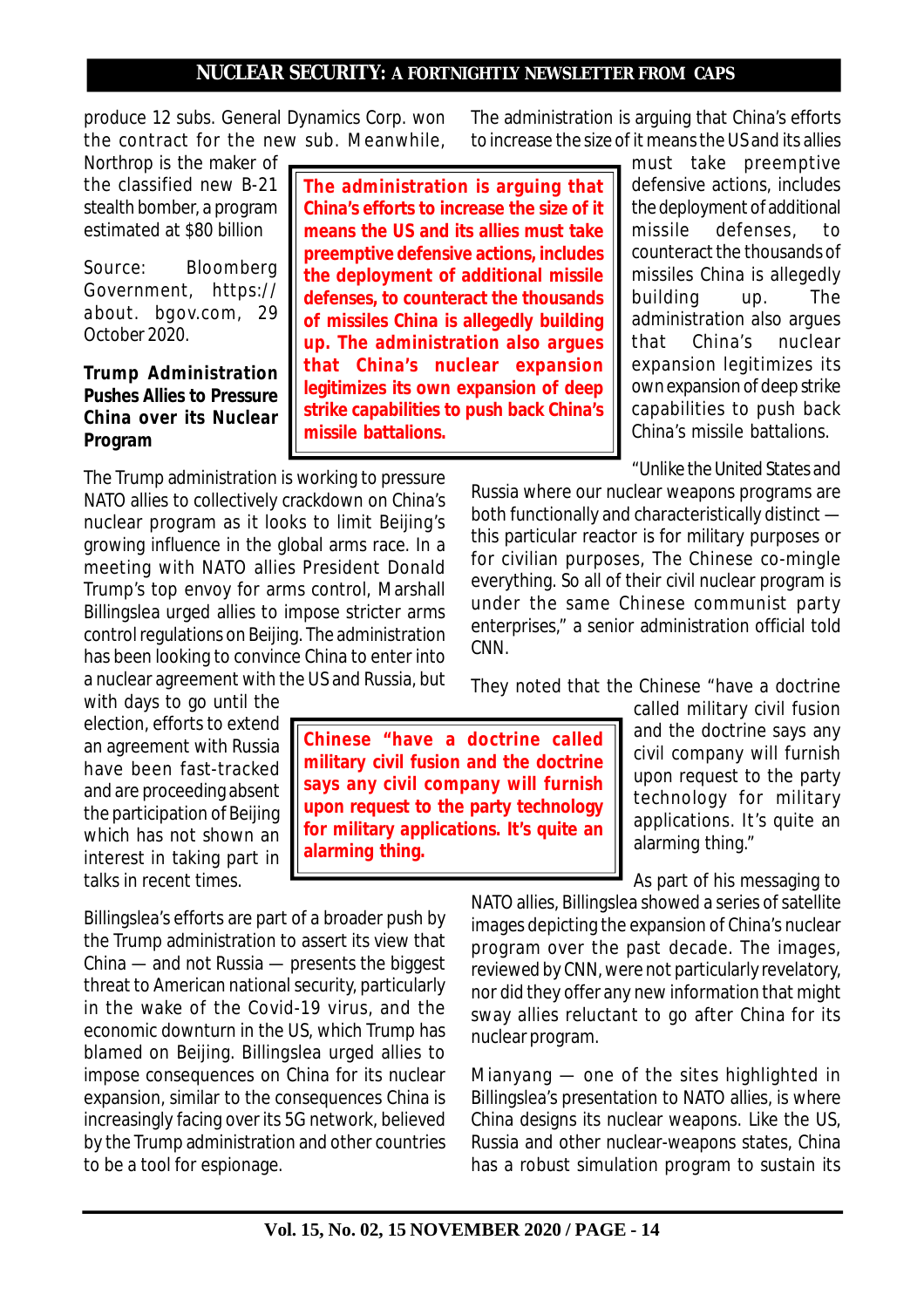**China is attempting to at least double the number of nuclear warheads in its arsenal in the next decade and its**

India and Pakistan. **surpassed the United States in a series**

warhead stockpile as being in the "low-200s," although that number is widely believed to be higher since the Pentagon's most recent estimate, from 2019, only includes "operational" warheads. By comparison, Russia's total inventory is believed to be over 6,000 warheads, while the US currently has about 5,800.

In September, the Pentagon said that China is attempting to at least double the number of nuclear warheads in its arsenal in the next decade and its military has already equaled or surpassed the United States in a series of key areas. Billingslea

**Vol. 15, No. 2, 15 NOVEMBER 2020 / PAGE - 15**

# **NUCLEAR SECURITY: A FORTNIGHTLY NEWSLETTER FROM CAPS**

has made outreach efforts to China over its nuclear program but the Chinese have not responded and have shown very little enthusiasm for engaging in nuclear talks with either the US

or Russia. All the while, efforts to engage the Russians in discussions over arms control have made headway in recent weeks as the February 2021 expiration date of the New START agreement, designed to reduce the risk of war between Russia and the West, approaches. **Despite progress in reducing Cold War nuclear arsenals, the world's combined inventory of nuclear warheads remains at a very high level, although**

> Both Russian President Vladimir Putin and Trump's Democratic challenger, former Vice President Joe Biden, have said they would look to extend the treaty. However, Trump said he'd only agree to an extension if both sides also agree to freeze all warhead stockpiles. Putin said he'd consider freezing all warhead stockpiles, although officials say it remains unclear how sincere he is in that promise.

The US has previously offered Russia to sign a

presidential memorandum that would serve as a blueprint for the next comprehensive deal and cover points of concern for the US, including China's nuclear potential and Russia's tactical nuclear weapons.

*Source: CNN, https://edition.cnn.com, 29 October 2020.*

# **How a Pacific Missile Test Site is Keeping up with Challenging Tests in a Pandemic**

 The Ronald Reagan Ballistic Missile Defense Test Site in the Kwajalein Atoll hasn't missed a beat this year when it comes to testing, including a major hypersonic test at the start of the global coronavirus pandemic, according to the leader of the Army's Space and Missile Defense

the US. Despite progress in reducing Cold War nuclear arsenals,<br>the world's combined the world's combined inventory of nuclear **the number is reducing. Approximately 91% of all nuclear warheads are owned by Russia and the United States who each have around 4,000 warheads in their military stockpiles.**

about that, Lewis added.

member state told CNN, "it's obviously something we all care about," but said that the meeting ended with no clear request or plan of action from

warheads remains at a very high level, although the number is reducing. Approximately 91% of all nuclear warheads are owned by Russia and the United States who each have around 4,000 warheads in their military stockpiles.

stockpile without testing, and it makes no secret

A spokesperson for NATO declined to comment on the meeting. A senior official with one NATO

That said, the US, Russia, and the United Kingdom are reducing their overall warhead inventories, France and Israel have relatively stable inventories, while China, Pakistan, India, and North Korea are increasing the number of warheads they possess,

according to the Federation of American Scientists. This is particularly troubling to Washington and other allies who see an uptick in border disputes between China,

The Pentagon lists Chinese

**of key areas.**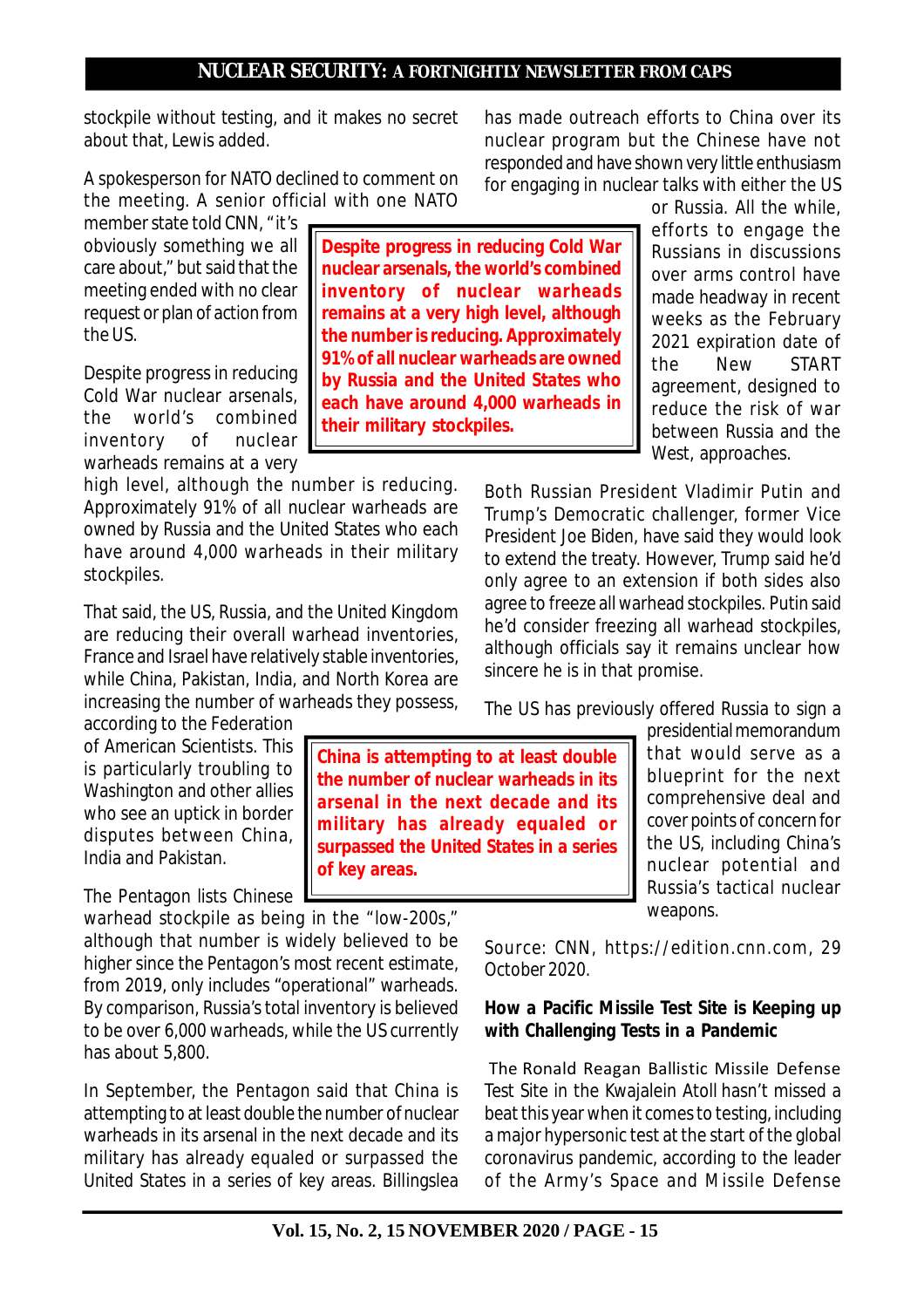**The U.S. Army has found remote workarounds and is upgrading critical components at the site to keep up with a demanding calendar in 2021 that include more critical hypersonic missile**

#### Command.

Through strict protocols limiting people onto the

island and into the site, Kwajalein — part of the Marshall — Islands remained one of the few places on the globe that did not have any COVID-19 cases until Oct. 29 when two returning garrison

employees tested negative upon departing Hawaii but tested positive upon arrival at the test site and are being quarantined.

**tests.**

Just to get onto the island, visitors are required to quarantine in Hawaii for two weeks and then to pass a COVID-19 test. Only about five to 10 people are approved to travel to Kwajalein a week, Lt. Gen. Daniel Karbler told Defense News in an interview earlier this month. Once on the atoll, visitors must quarantine another 21 days before

being admitted to work at the site or move about the island, Karbler said.

The U.S. Army has found remote workarounds and is upgrading critical components at the site to keep up with a demanding calendar in 2021 that include more critical hypersonic missile tests, Karbler said. "Since the

middle of June, we've been able to bring folks back into RTS in the Kwajalein Atoll to do our mission," he said.

The site helped conduct six joint Pentagon missions in FY20 including four Intercontinental Ballistic Missile Glory Trip missions as part of the Air Force Global Strike Command's Development Evaluation Program. The launches originated from Vandenberg Air Force Base in California, with impact at RTS.

Two missions used the Army's Kwajalein Mobile Range Safety System (KMRSS) Worthy, which is a missile range instrumentation ship. Worthy was used to collect telemetry data. The Army is prepared to support the upcoming November flight test of the Standard Missile-3 Block IIA missile…. If

> successful, the test could pave the way for a Missile Defense Agency decision on whether to include it in a layered homeland defense approach against intercontinental ballistic missiles, according to MDA director Vice. Adm.

Jon Hill.

The test will involve several time zones on several different ranges including RTS. And the test site will participate in major hypersonic tests in 2021 and 2022 as the Defense Department races to develop an offensive hypersonic missile as China and Russia make headway with their own capabilities.

The Army has been able to conduct a variety of

**The Army is prepared to support the upcoming November flight test of the Standard Missile-3 Block IIA missile…. If successful, the test could pave the way for a Missile Defense Agency decision on whether to include it in a layered homeland defense approach against intercontinental ballistic missiles, according to MDA director Vice. Adm. Jon Hill.**

activities in support of RTS remotely from Redstone Arsenal in Huntsville, Alabama, which is home of Army Space and Missile Defense Command, Karbler said.

The service has also been able to remain on schedule when it comes to the upgrades needed for the site to support upcoming

tests, Karbler said. "Some of the things that we would normally do in preparation for tests that would have to be hands on, we're actually able to accomplish remotely thanks to some really, really, good, innovative work by the team," Karbler said.

The most significant of these upgrades is the xband phased array Ground-Based Radar. The upgrade will add capacity, expand data collection capability and enable incorporation of state-ofthe-art hardware and software.

The GBR upgrade is also a vital component of the range modernization plan to support increased Space Surveillance Network and Space Object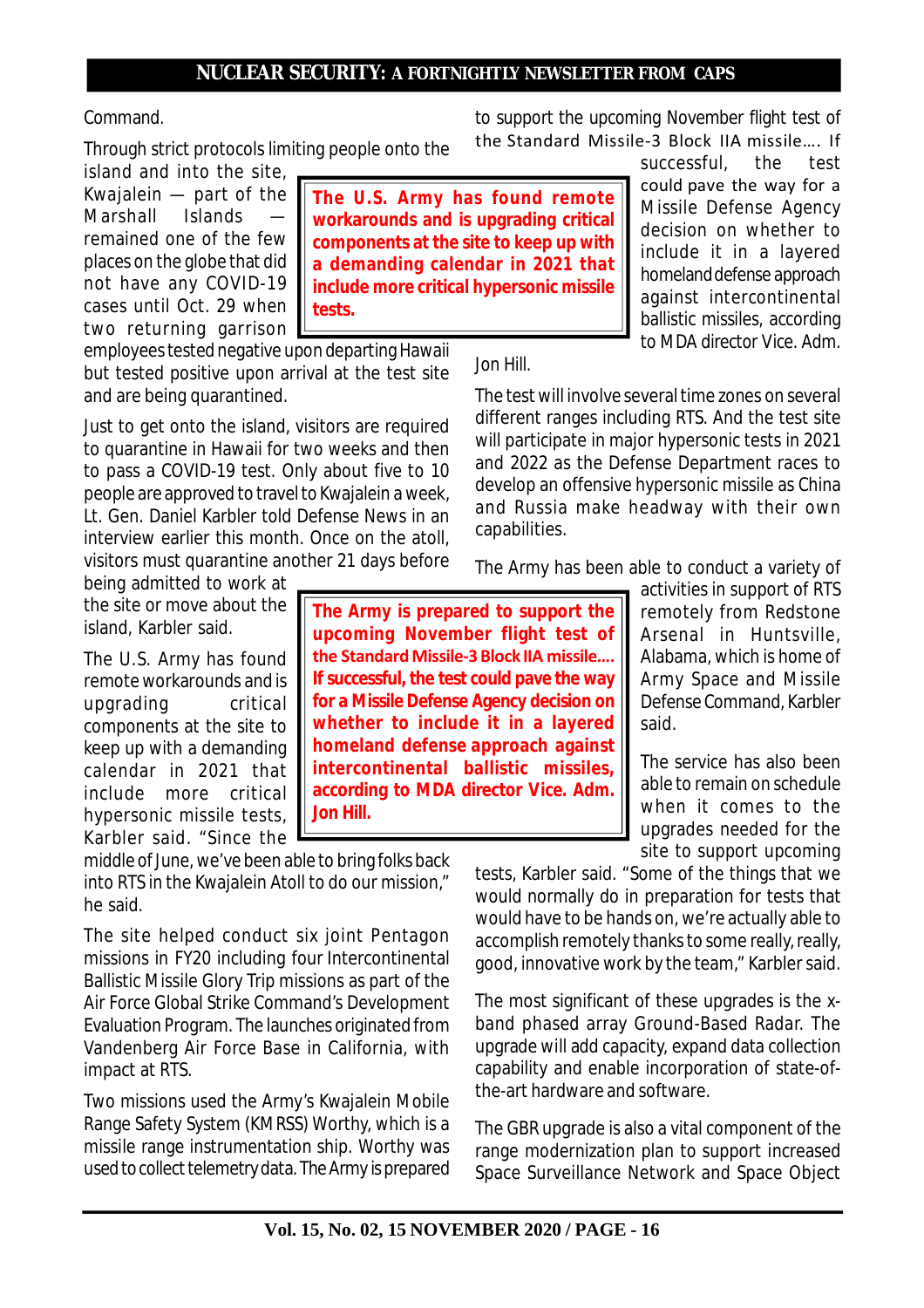Identification capability for U.S. Space Command. RTS capability helps to track deep space objects and foreign launches and contributes space domain awareness over the U.S. Indo-Pacific Command area of operation.

*Source: Defence News, https://www.defensenews. com, 29 October 2020.*

# **NUCLEAR ENERGY**

#### **BELARUS**

# **Belarus' Lukashenko Inaugurates Nuclear Power Plant amid Safety Concerns**

Belarusian leader Alexander Lukashenko inaugurated a nuclear power plant that some neighbouring countries have opposed because of safety concerns. Built by Russian state-owned firm Rosatom and financed by Moscow with a \$10 billion loan, construction of the power plant near the city of Astravets, in the western Hrodno region,

was vigorously opposed by Lithuania, whose capital Vilnius is just 50 kilometres (31 miles) away.

"This is a historical moment. The country will become a nuclear power," Lukashenko said in comments broadcast on state television. "The Astravets nuclear power

station is a new step into the future, towards ensuring the energy security of the state."

Belarus began operating the plant earlier, prompting Lithuania to halt Baltics power trading with its neighbour. Latvia said it had restarted imports of power from Russia to the Baltic states, which had been suspended over concern that some of the electricity was produced at the Astravets facility. The plant's construction has also been divisive among Belarusians, who suffered greatly from the 1986 Chernobyl nuclear disaster.

Andrei Sannikov, a Belarusian opposition figure who was imprisoned after running against Lukashenko in 2010, wrote on Twitter the plant was a "geopolitical weapon" for Lukashenko and the Kremlin against the European Union and a "radioactive danger for Belarus and Europe."

The inauguration comes as Belarus has been rocked by mass protests and strikes since an Aug. 9 presidential election the opposition says was rigged. Lukashenko, who has been in power since 1994, has rejected the accusations and dismissed opposition calls for him to step down.

*Source: Reuters, https://www. reuters.com/ article/us-belarus-nuclearpower-id USKBN27 N0BP? taid=5fa69353260cc 000018cd 21e & utm\_ campaign=trueAnthem:+Trending+ Content &utm\_medium=trueAnthem&utm\_ source= twitter, 07 November 2020.*

# **USA**

## **Several U.S. Utilities Back Out of Deal to Build Novel Nuclear Power Plant**

Plans to build an innovative new nuclear power plant—and thus revitalize the struggling U.S.

**Belarus began operating the plant earlier, prompting Lithuania to halt Baltics power trading with its neighbour. Latvia said it had restarted imports of power from Russia to the Baltic states, which had been suspended over concern that some of the electricity was produced at the Astravets facility.**

nuclear industry—have taken a hit as in recent weeks: Eight of the 36 public utilities that had signed on to help build the plant have backed out of the deal. The withdrawals come just months after the Utah Associated Municipal Power Systems (UAMPS), which intends to buy the

plant containing 12 small modular reactors from NuScale Power, announced that completion of the project would be delayed by 3 years to 2030. It also estimates the cost would climb from \$4.2 billion to \$6.1 billion.

"The project is still very much going forward," says LaVarr Webb, a spokesperson for UAMPS, which has nearly four dozen members in Utah. California, Idaho, Nevada, New Mexico, and Wyoming. Although some UAMPS members have dropped out, "promising discussions are ongoing with a number of utilities to join the project or enter into power-purchase agreements," Webb says.

However, critics of the project say the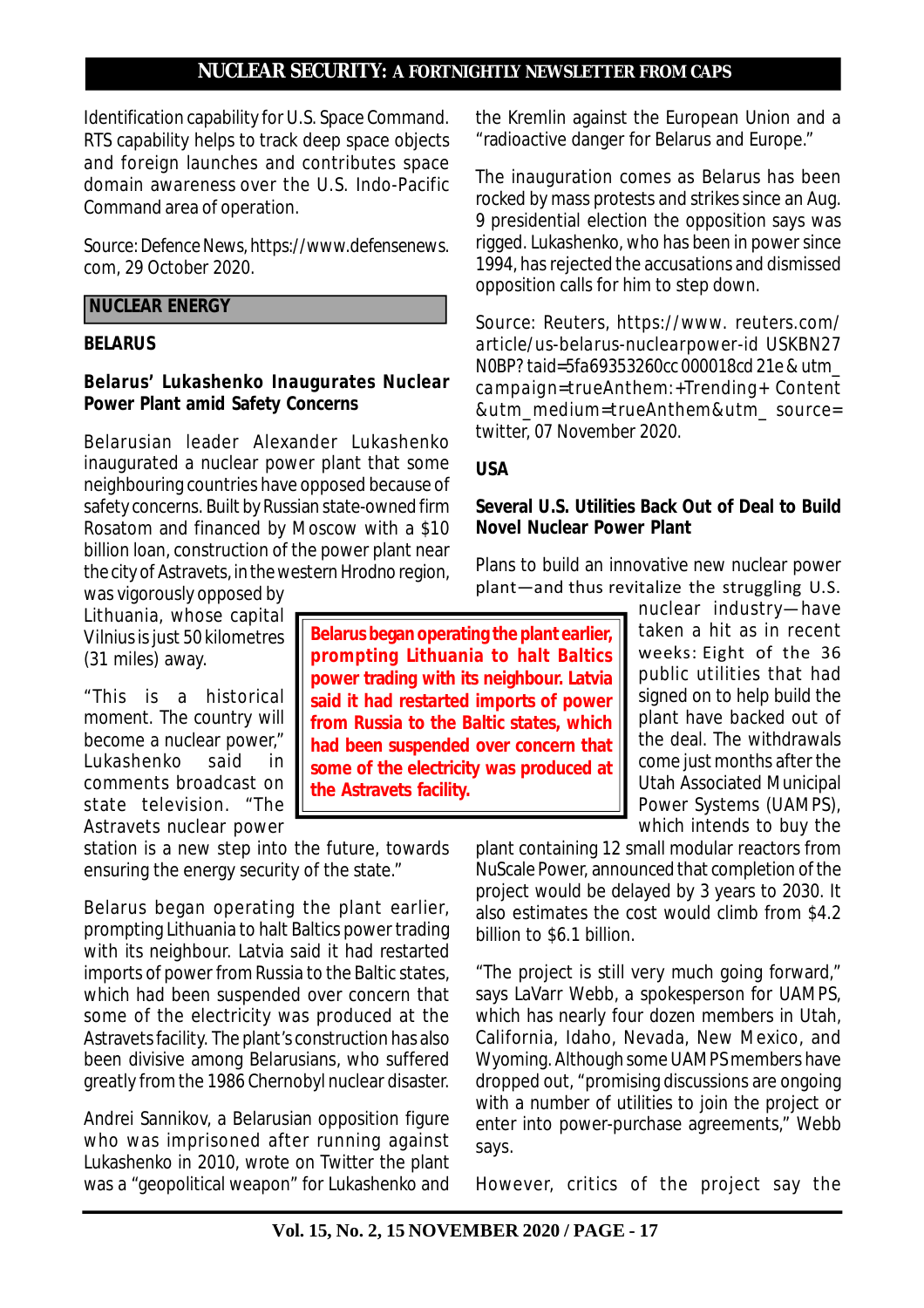**Critics of the project say the developments underscore that the plant, which is designed by NuScale Power and would be built at the Department of Energy's (DOE's) Idaho National Laboratory, will be untenably**

developments underscore that the plant, which is designed by NuScale Power and would be built at the Department of Energy's (DOE's) Idaho National Laboratory, will be untenably expensive.

NuScale, which was spun out of Oregon State University in 2007 and has benefited from DOE support, has designed a small modular nuclear reactor the company says will be safer, cheaper, and more flexible that a conventional gigawatt power reactor. Each of NuScale's little reactors

would produce just 60 megawatts of power. A plant would contain 12 of the modular reactors, which would be built in a factory and shipped to the plant site. By relying on natural convection to cool the reactors and eliminating many pumps and pipes,

NuScale engineers say they have designed a reactor that's even safer than a conventional power reactor.

**expensive.**

In addition, operators can ramp the plant's output up and down by turning on and off the individual reactors. That capability makes it attractive to UAMPS as it tries to cut its reliance on coalpowered electrical plants and reduce emissions of heat-trapping carbon dioxide gas, Webbs says.

UAMPS has turned increasingly to solar power and wind energy, he says, but because the Sun doesn't always shine and the wind doesn't always blow, utilities still need a supply of carbon-free energy on demand. "The idea is that

nuclear will complement, augment, and back up your renewables," Webb says.

However, if the NuScale plant doesn't run constantly at full output, it will be less efficient and even more expensive to operate, in terms of cost MWh of energy, Ramana argues. Peter Bradford, a former member of the NRC and former chair of the state utility commissions in Maine and New York, says renewables coupled with shortterm storage in batteries would likely be a cheaper means to even out the supply.

Webb counters that energy markets in California have shown that without some flexible ability to produce electricity when renewable supplies dip, utilities must still rely on carbon-intensive coal. The deal protects UAMPS customers by specifying a maximum cost for electricity from the plant of \$55 per MWh, Webb says, which should make it

> competitive with the future price of electricity from gas. DOE will help ensure that rate, he says, as it recently finalized a plan to bear \$1.4 billion of the cost of the plant. "If it's more than \$55 [per MWh] we will not build the plant," he says.

Bradford questions how reliable that reassurance can be. He notes that in the 1980s, Washington Public Power Supply System agreed to build several nuclear reactors in Washington that ran far overbudget and were never completed, leading to the biggest default on municipal bonds in U.S. history. Public utilities are particularly vulnerable to such risks, Bradford says, as other than ratepayers they have few sources of revenue that

> could be used to cover cost overruns. "Not only are there no deep pockets, there are no pockets," he says.

On 28 October, Heber Light & Power in Utah withdrew from the project, just 1 day after utilities in

the Utah communities of Bountiful and Beaver pulled out. Still, even critics doubt the UAMPS deal will fall apart immediately. In August, the NuScale design passed a key milestone in the NRC review process, receiving its safety evaluation report, and observers expect final "design certification" to come next year. In the meantime, UAMPS is moving to complete an application to construct

**On 28 October, Heber Light & Power in Utah withdrew from the project, just 1 day after utilities in the Utah communities of Bountiful and Beaver pulled out. Still, even critics doubt the UAMPS deal will fall apart immediately.**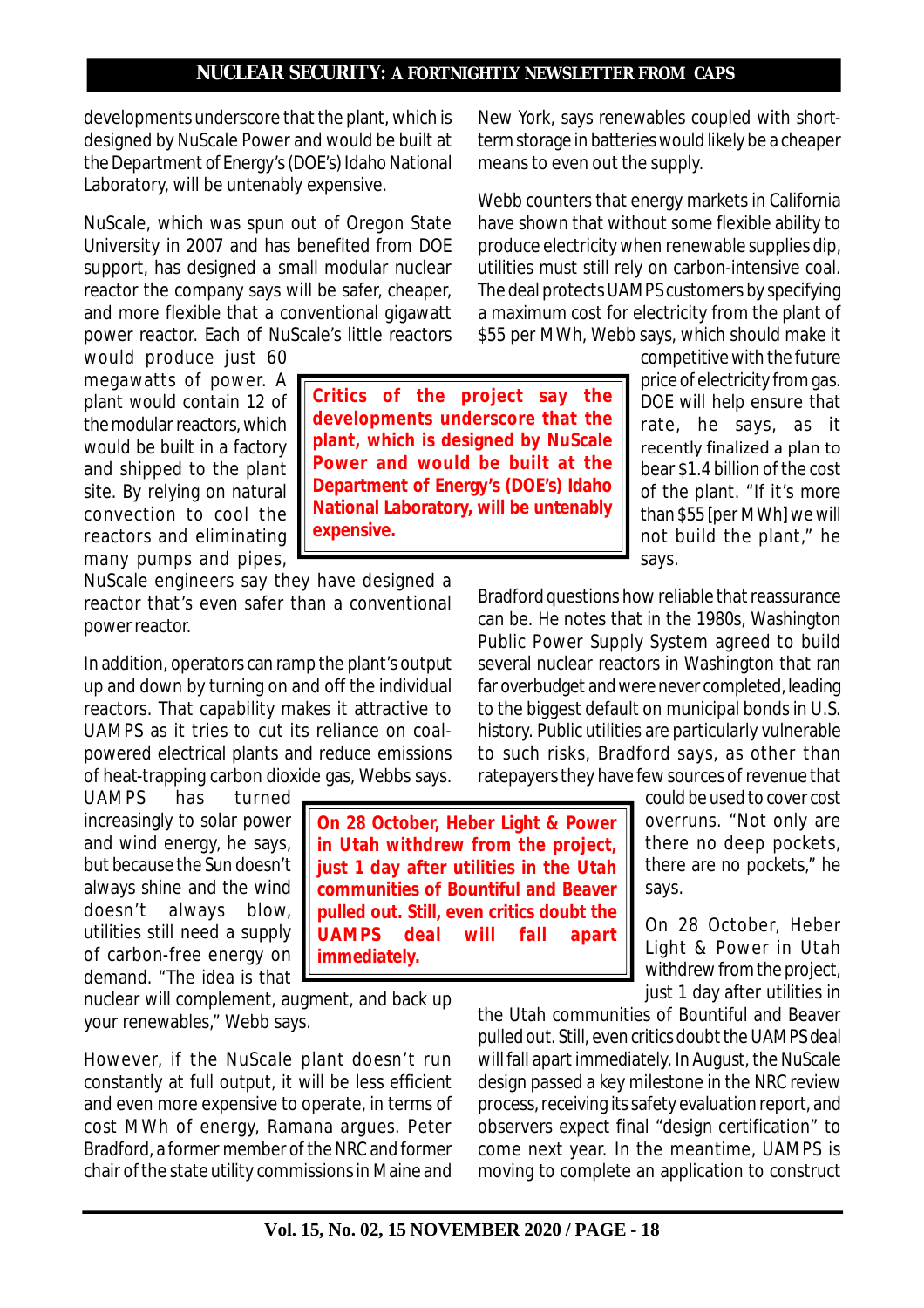**NASA and the U.S. Department of Energy will seek proposals from industry to build a nuclear power plant on the moon and Mars to support its long-term exploration plans. The proposal is for a fission surface power system, and the goal is to have a flight system, lander and reactor in place by**

and operate the plant, Webb says. That application should be submitted in 2023, construction of the plant should start in 2025,

he says.

Before construction can start, however, UAMPS still has to line up customers to buy the full 720-megawatt output of the plant, Webb says. So far, UAMPS members involved in the project have agreed to take only a relatively small

fraction of that output. So UAMPS may have to convince plenty of other folks that it's a good deal.

**2026.**

*Source: American Association for the Advancement of Science, https:// www. sciencemag. org, 04 November 2020.*

#### **Why NASA Wants to Put a Nuclear Power Plant on the Moon**

NASA and the U.S. Department of Energy will seek proposals from industry to build a nuclear power plant on the moon and Mars to support its longterm exploration plans. The proposal is for a

fission surface power system, and the goal is to have a flight system, lander and reactor in place by 2026.

Anthony Calomino, NASA's nuclear technology portfolio lead within the Space Technology Mission Directorate, said that the plan is to develop a 10 kilowatt class fission surface power system for

demonstration on the moon by the late 2020s. The facility will be fully manufactured and assembled on Earth, then tested for safety and to make sure it operates correctly.

Afterwards, it will be integrated with a lunar lander, and a launch vehicle will transport it to an orbit around the moon. A lander will lower it to the surface, and once it arrives, it will be ready

**National Laboratory (INL), a nuclear research facility that's part of the DOE's complex of labs. But is the plan realistic, and is delivery possible six years from now? According to Steve Johnson, director of the Space Nuclear Power and Isotope Technologies Division at the Idaho National Laboratory, the answer is "yes".**

for operation with no additional assembly or construction required. The demonstration is

> expected to last for one year, and could ultimately lead to extended missions on the moon, Mars, and beyond.

> "Once the technology is proven through the demonstration, future systems could be scaled up or multiple units could be used together for long-

duration missions to the moon and eventually Mars," Calomino said. "Four units, providing 10 kilowatts of electrical power each, would provide enough power to establish an outpost on the moon or Mars. The ability to produce large amounts of electrical power on planetary surfaces using a fission surface power system would enable largescale exploration, establishment of human outposts, and utilization of in situ resources, while allowing for the possibility of commercialization."

NASA is working on this with the Idaho National Laboratory (INL), a nuclear research facility that's

> part of the DOE's complex of labs. But is the plan realistic, and is delivery possible six years from now? According to Steve Johnson, director of the Space Nuclear Power and Isotope Technologies Division at the Idaho National Laboratory, the answer is "yes."

"We are able to leverage

years of research and development work on advanced fuels and materials as well as recent commercial space transportation advances to reduce risk to the schedule, to meet the 2026 date," Johnson said. "We really are striving to bring the commercial nuclear industry innovation to the table to work with NASA and the aerospace industry utilizing existing technologies." Calomino said that the technologies that are critical to the

**NASA is working on this with the Idaho**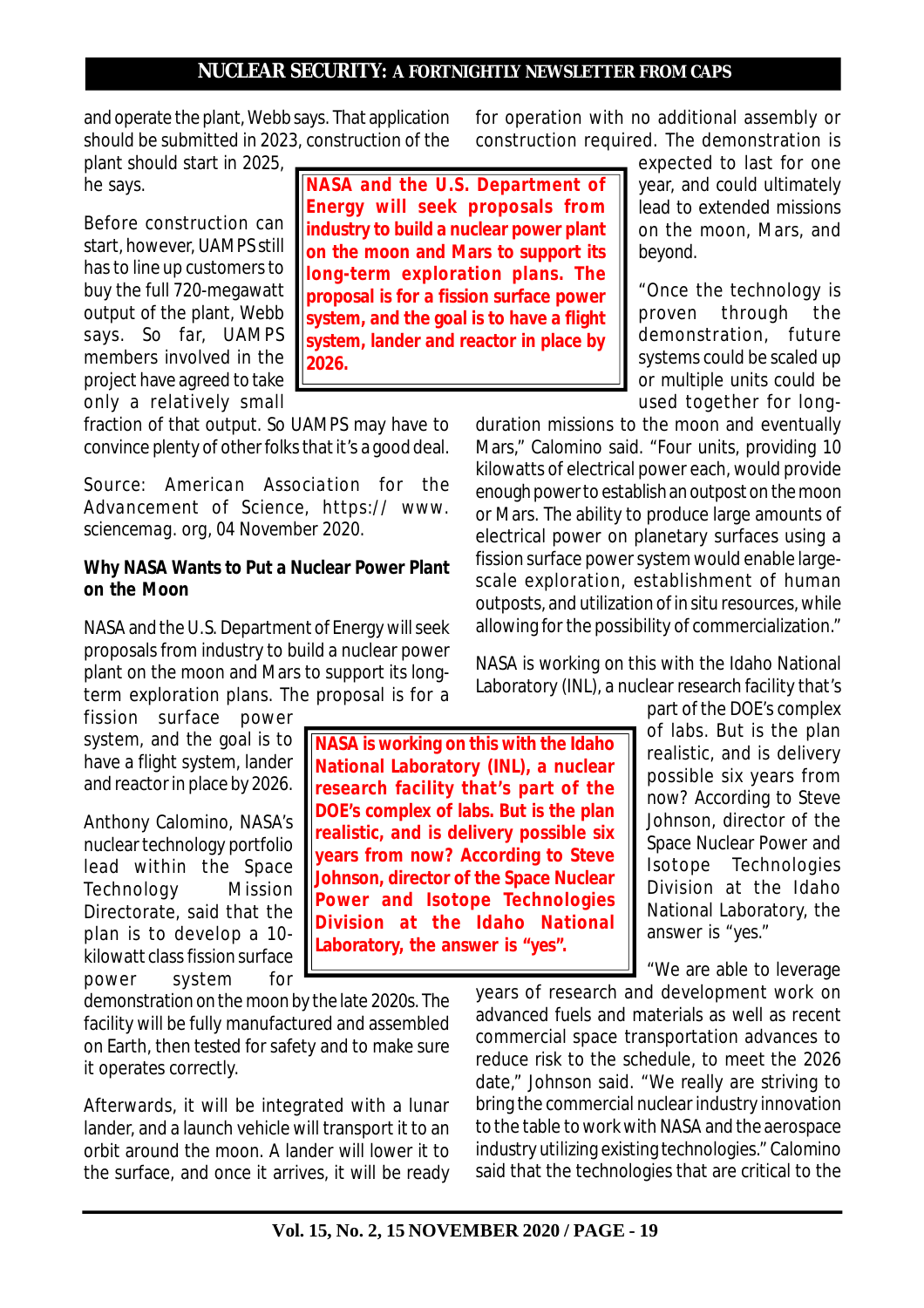**Nuclear energy has been used in space numerous times before. …Atomic energy has been operating on the moon since the flight in November 1969 of Apollo 12 successfully withstanding immense temperature variations. Apollo 12 marked the first use of a nuclear electrical power system on the**

success of this project are a nuclear reactor, power conversion, heat rejection and space flight technology.

*How the Nuclear Plant will Work:* "A low enriched form of nuclear fuel will power the nuclear core," he said. "The small nuclear reactor will generate heat that is transferred to the power conversion system. The power conversion system will consist

of engines that are designed to operate on reactor heat rather than combustible fuel. Those engines use the heat, convert it to electric power that is conditioned and distributed to user equipment on the lunar and Martian surfaces. Heat rejection technology is also important to maintain the

correct operating temperatures for the equipment."

**moon.**

Johnson said that in addition to the research and development that has taken place over the past several decades, the existing physical infrastructure dedicated to creating the nuclear reactor, power conversion, heat rejection and space flight technology will make the 2026 timeline attainable. …

Calomino said that the agency has partnered with the DOE, and they will jointly define mission and system requirements. The INL will manage development contracts for the fission surface power lunar system, including its reactor and shield, power conversion system, heat rejection system, and power management and distribution system.

"The fission surface power system will be designed to operate at around 10 kilowatts of electrical power for around 10 years," he said, adding that 10 kilowatts is roughly equivalent to the amount of energy needed to power three or four large households.

Calomino said that the laboratory issued a request for information to gauge industry interest and solicit designs for the project. It received 22 written responses from large and small companies, all from the aerospace, nuclear, and power conversion sectors.

While he didn't give the names of any of these companies, he would say that the companies were all experienced in making nuclear reactors, developing spaceflight technology, and

> manufacturing the specialized equipment that will be needed for this particular project. He added that NASA and the DOE plan to release another request for proposals, related specifically to nuclear fission power, in early 2021. Future contract award values are still to be

determined. … Calomino said that the project is so complex because it requires the integration of different organizational engineering skill sets. …

*Is a Nuclear Reactor Safe on the Moon?* The idea of a nuclear reactor on the moon may seem unusual to the general public — or even dangerous. Andrew Crabtree, founder of the Get Into Nuclear employment agency, said that while there were many factors to consider in this effort, the issue of whether it's safe to use nuclear power in space is not one of them.

"Nuclear energy has been used in space numerous times before. …Atomic energy has been operating on the moon since the flight in November 1969 of Apollo 12 successfully withstanding immense temperature variations. Apollo 12 marked the first use of a nuclear electrical power system on the moon." He also said that people with concerns about keeping space free of pollution should rest easy.

… Shel Horowitz, a profitability and marketing consultant for green businesses said that putting a nuclear power plant on the moon would be a boondoggle and a wholly unnecessary one at that. "With the rapidly falling cost of truly clean power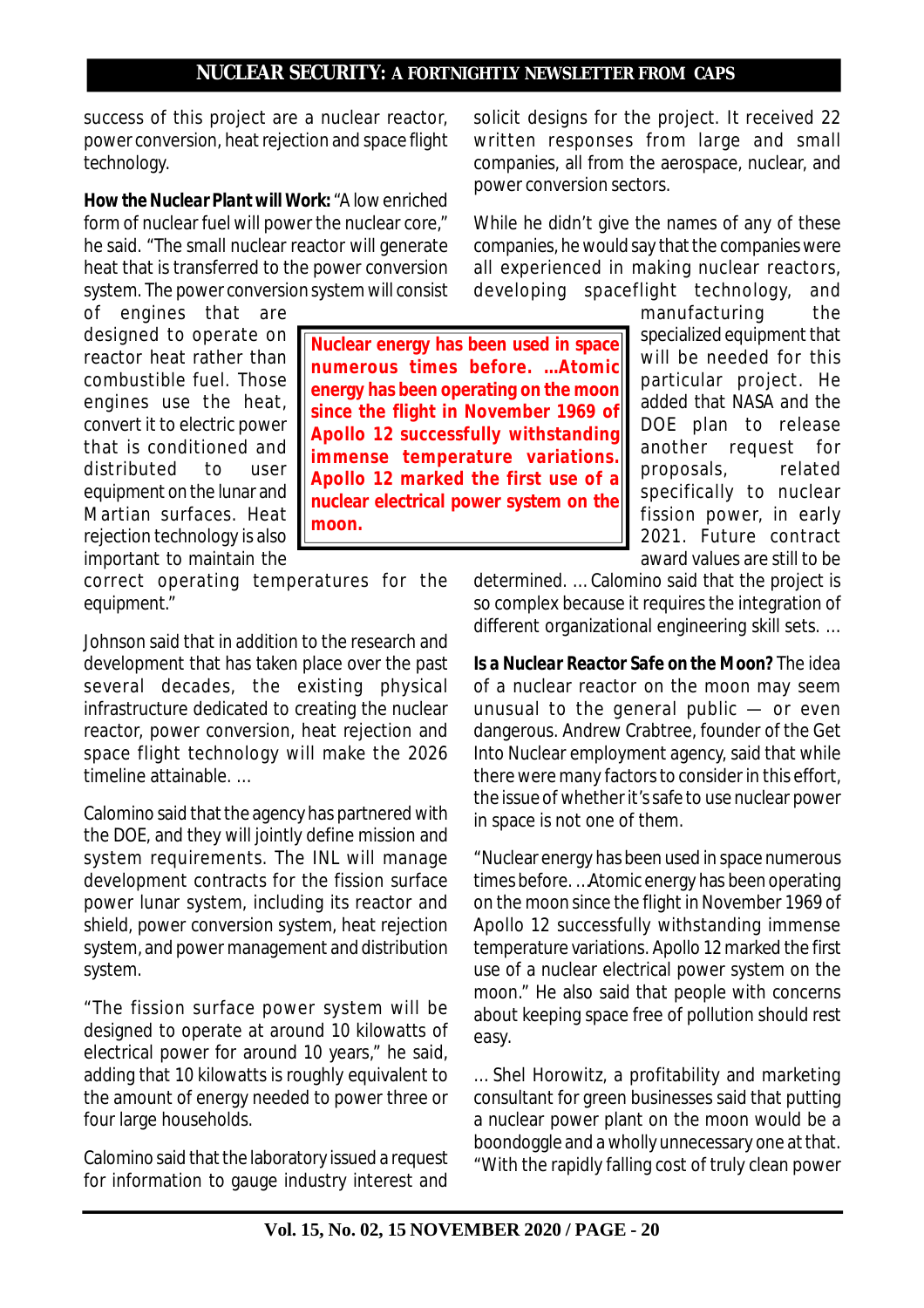from the sun, wind, and small-scale hydro, plus the growing efficiencies we've achieved through conservation, there is no reason to go through a lengthy, expensive, and fraught process," he said. "We can meet our energy needs without this."

In response, Calomino said that this project could very well call for the use of the same renewable energy sources cited by Horowitz. Other missions conducted in the future may require them as well, but there are unique challenges to operating in space that may make using renewable energy sources impractical, if not impossible.

"These missions could call for a variety of solar, battery, radioisotope and fission power systems to enable a wide range of demanding requirements," he said. "Fission surface power is necessary in places where solar power, wind and hydro power are not readily available. On Mars, for example, the sun's power varies widely throughout the seasons, and periodic dust storms can last for months. On the moon, the cold lunar night lingers for 14 days, while sunlight varies widely near the poles and is absent in the permanently shadowed craters. In these challenging environments, power generation from sunlight is difficult and fuel supply is limited. Fission surface power offers a lightweight, reliable and efficient solution."

… Despite these concerns, Calomino said that safety has been NASA's priority all along. The project still has to undergo the National Environmental Policy Act's approval process, which includes evaluating the project's environmental effects, and the power system will be designed so that nuclear fuel will not even be activated until it's on the moon's surface. "Unlike terrestrial reactors, there is no intention for fuel removal or replacement," he said.

Calomino said that at the end of its 10-year mission, there's also a plan to retire the facility safely. "At the end of life, the system will shut down, and radiation levels will gradually diminish to safe levels for human access and handling," he said. "The used systems could be moved to a remote storage location where they would not pose any threat to the crew or environment."

… While this endeavor is only in its opening stages, it suggests that the nuclear energy industry is still exploring new frontiers. Despite the complex political nature of the nuclear power issue, Dr. Morey said that its advantages make it ideal for powering U.S. efforts in space…."Realistically, it will be pivotal to deep space exploration, and more importantly, to humanity becoming a multi-planetary species. This new dawn of space exploration will see a resurgence in the nuclear industry until the next form of efficient, clean energy is discovered."

*Source: Daniel Bukszpan, https://www.cnbc.com/ 2020/11/15/why-nasa-wants-to-put-a-nuclearpower-plant-on-the-moon.html, 15 November 2020.*

### **NUCLEAR COOPERATION**

#### **GENERAL**

### **CIS Nations to Form Nuclear Regulatory Association**

The CIS is a regional intergovernmental organisation of nine members, plus two founding non-member, post-Soviet republics in Eurasia. One of its members, Belarus, proposed the new initiative. Belarus is building its first nuclear power plant, in Ostrovets.

The Belarusian Energy Ministry said the new association is expected to promote cooperation in the regulation of nuclear and radiation safety in the CIS, to provide expert support in improving the system of regulation and legislation, and to strengthen ties between organisations that provide scientific and technical support.

… Olga Lugovskaya, head of the Nuclear and Radiation Safety Department of the Belarusian Emergencies Ministry (Gosatomnadzor), added that the association will provide an opportunity to exchange experience more effectively, including in terms of the development of regulatory requirements in nuclear and radiation safety, the inspections of nuclear power plant sites, and safety tests. Issues regarding regulation of radioactive waste management, training of personnel for regulators and others are also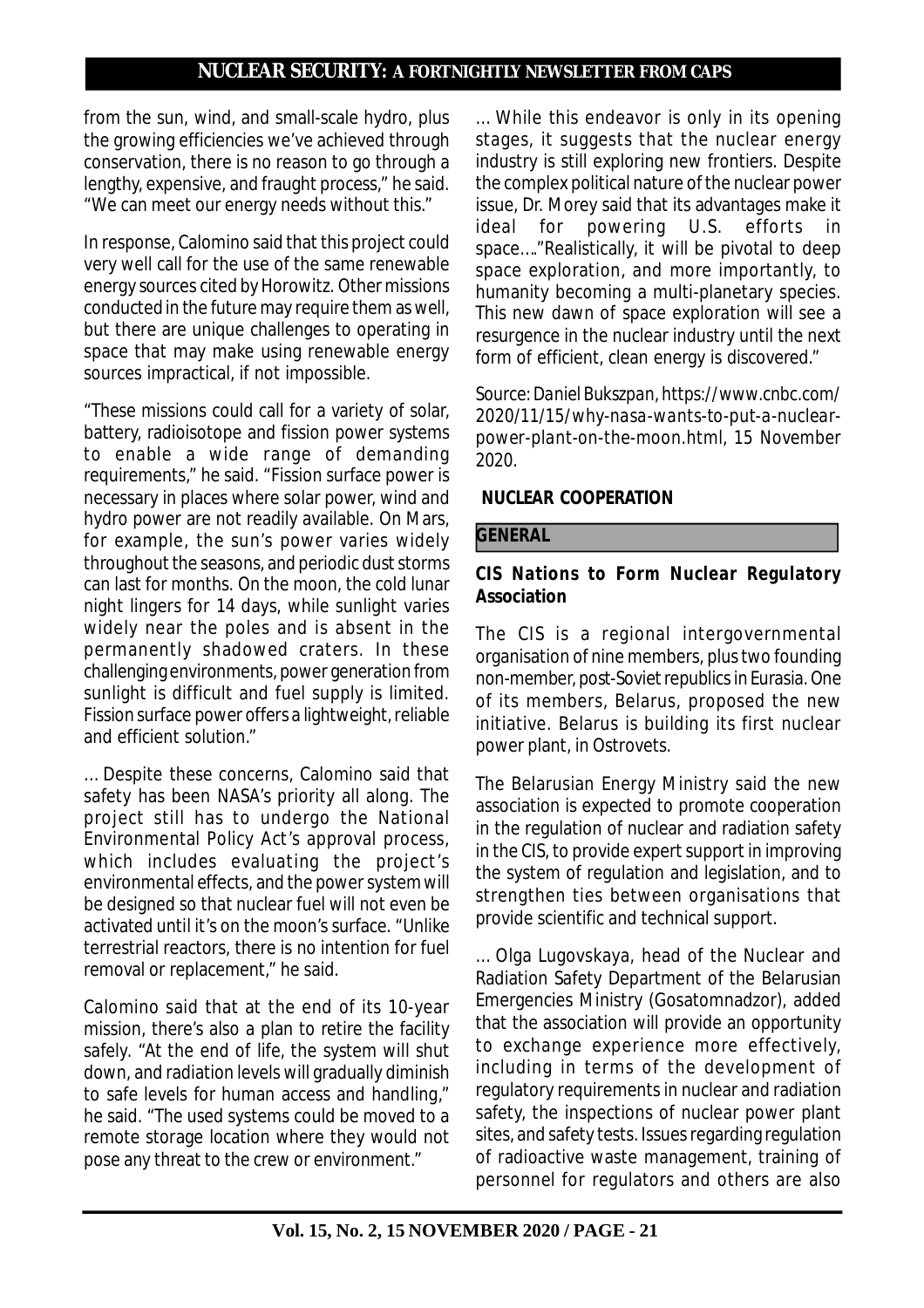important, she said.

According to the Energy Ministry statement, the commission considered the results of the CIS framework programme for cooperation in the peaceful uses of nuclear energy Cooperation Atom-CIS - and

the interstate target programme, Reclamation of territories affected by uranium mining.

The commission also reviewed the work of CIS members on the management of used nuclear fuel, radioactive waste and decommissioning of nuclear and radiation-hazardous facilities. The ministry said the commission's international working groups have drafted documents on its further activities - The CIS framework programme for cooperation in the peaceful uses of atomic energy until 2030 and the plan of measures to implement this framework cooperation programme for the period of 2021-2025. It is expected that these documents will be adopted by the Council of Heads of State to the CIS at its meeting next month.

*Source: https://world-nuclear-news.org/Articles/ CIS-nations-to-form-nuclear-regulatoryassociation, 28 October 2020.*

#### **INDIA**–**USA**

### **India-US Extend MoU Concerning Cooperation with GCNEP**

India and the US announced the extension of the duration

of an MoU between them concerning cooperation with the GCNEP. The US also reaffirmed its "continued strong support" for India's early entry into the NSG, according to a joint statement issued after the 2+2 strategic dialogue between Defence Minister Rajnath Singh, External Minister S Jaishankar and their US counterparts Secretary of State Mike Pompeo and Secretary of Defence Mark T Esper.

**The CIS framework programme for cooperation in the peaceful uses of atomic energy until 2030 and the plan of measures to implement this framework cooperation programme for the period of 2021-2025.**

"Recalling the historic India-US Civil Nuclear Agreement, the ministers welcomed the project

> Division of Responsibility principles between the NPCIL and the Westinghouse Electric Company (WEC) for the construction of six nuclear reactors at Kovvada (in Andhra Pradesh), and

looked forward to the detailed Division of Responsibility that would pave the way for a techno-commercial offer," it said.

The ministers also welcomed the extension of the MoU between the government of India and the government of the United States of America "concerning cooperation with India's GCNEP", the joint statement said. …

*Source: https://www.outlookindia.com/ newsscroll/indiaus-extend-mou-concerningcooperation-with-gcnep/1965272, 27 October 2020.*

### **NUCLEAR NON-PROLIFERATION**

#### **IRAN**

**Now, an opportunity has come up for the next U.S. administration to compensate for past mistakes and return to the path of complying with international agreements through**

**respect of international norms.**

**Iran's President Calls on Biden to Return to Nuclear Deal**

> Iran's president called on President-elect Joe Biden to "compensate for past mistakes" and return the U.S. to Tehran's 2015 nuclear deal with world powers, a state-run news agency reported. Hassan

Rouhani's comments mark the highest-level response from Iran to Biden and Vice Presidentelect Kamala Harris clinching the Nov. 3 election.

"Now, an opportunity has come up for the next U.S. administration to compensate for past mistakes and return to the path of complying with international agreements through respect of international norms" the state-run IRNA news agency quoted him as saying.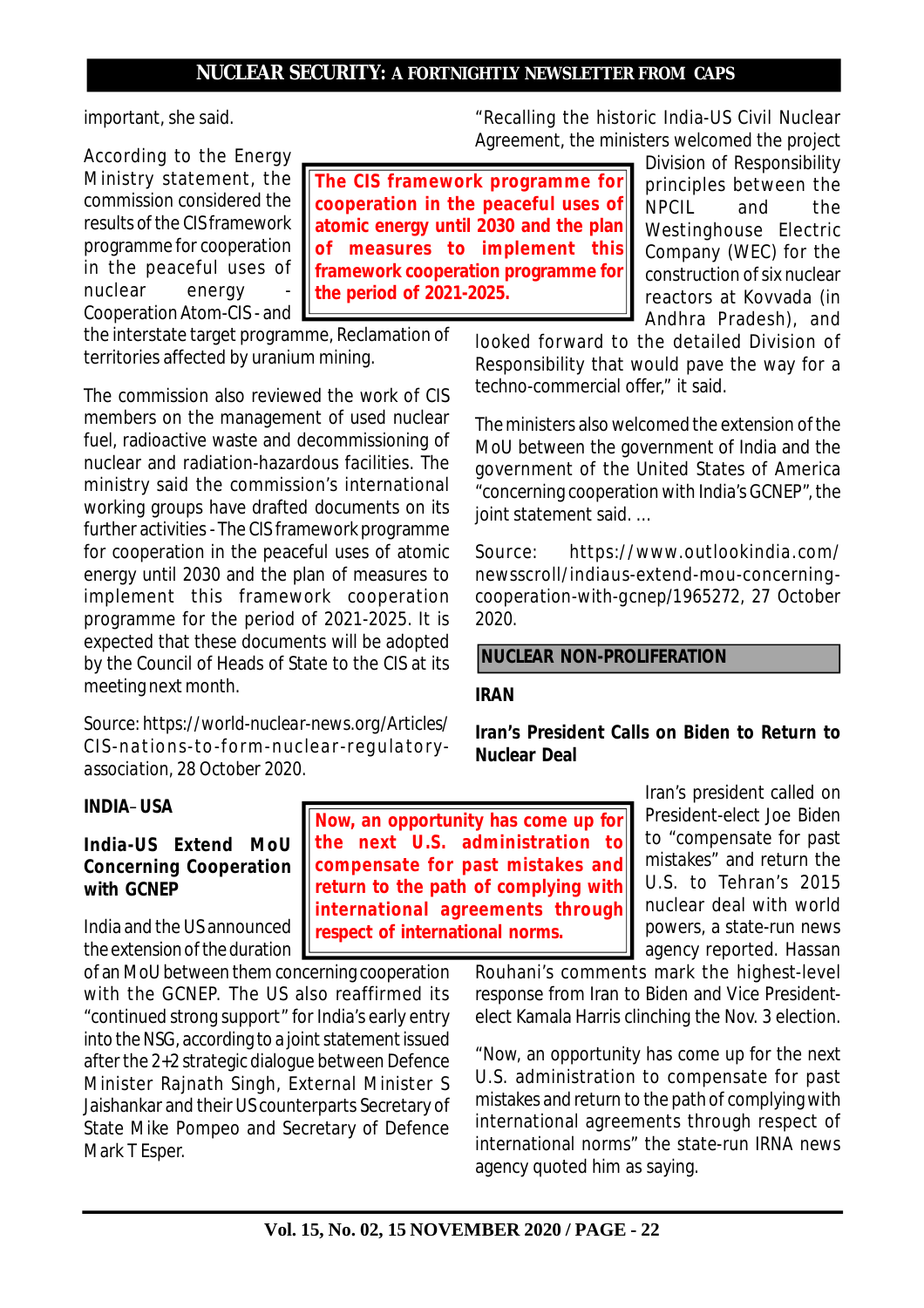Under President Donald Trump, tensions between the U.S. and Iran have escalated, reaching a fever pitch earlier this year. One of Trump's signature foreign policy moves was unilaterally withdrawing the U.S. from Iran's nuclear deal in 2018, which had seen Tehran limit its enrichment of uranium in exchange for the lifting of economic sanctions.

The U.S. has since reimposed punishing sanctions on Iran that have crippled its economy, which was

further battered by the coronavirus outbreak. In an effort to pressure Europe to find a way around the sanctions, Iran has slowly abandoned the limits of the nuclear deal. "The people of Iran, though their heroic resistance against the

imposed economic war, proved that the U.S. maximum pressure policy was doomed to fail," Rouhani said. He added Iran "considers constructive engagement with the world as a strategy."

Also, Iranian Foreign Minister Mohammed Javad Zarif tweeted that "the world is watching" to see if the new Biden administration would depart from

Trump's approach toward Iran and seek international cooperation. "Deeds matter most," Zarif added. Meanwhile, Iran reached its highest ever single-day death toll from the coronavirus with 459 new deaths recorded. This brings Iran's total recorded deaths from the virus to 38,291

nationwide. Another 9,236 new confirmed cases of the virus were confirmed over the past 24 hours, bringing total confirmed cases to more than 682,000 nationwide since February.

Iran has struggled to contain the virus and has seen daily surges and highs over the past month. The capital, Tehran, has been the hardest-hit and recently extended some lockdown measures across the city.

*Source: The Associated Press, https:// www.usnews.com/news/us/articles/2020-11-08/ irans-president-calls-on-biden-to-return-tonuclear-deal, 08 November 2020.*

# **NUCLEAR PROLIFERATION**

### **IRAN**

**Iranian Foreign Minister Mohammed Javad Zarif tweeted that "the world is watching" to see if the new Biden**

**As of November 2, the nuclear watchdog said that Iran had a stockpile of 2,442.9kg (5,385.7 pounds) of lowenriched uranium, up from 2,105.4kg (4,641.6 pounds) reported on August 25. The nuclear deal Iran signed in 2015 with world powers allowed it only to keep a stockpile of 202.8kg (447 pounds).**

**international cooperation.**

**Iran's Low-Enriched Uranium Stockpile 12 Times beyond Limit: IAEA**

Iran has stockpiled lowenriched uranium 12 times more than the limit set by a nuclear accord, while it also failed to provide a credible explanation about the presence of nuclear material in undeclared sites, **administration would depart from Trump's approach toward Iran and seek**

> according to the United Nations' nuclear agency. The findings were reported by the IAEA in a confidential document given to member countries and seen by news agencies.

> As of November 2, the nuclear watchdog said that Iran had a stockpile of 2,442.9kg (5,385.7 pounds) of low-enriched uranium, up from 2,105.4kg (4,641.6 pounds) reported on August 25. The

> > nuclear deal Iran signed in 2015 with world powers allowed it only to keep a stockpile of 202.8kg (447 pounds).

> > The IAEA reported that Iran has been continuing to enrich uranium to a purity of up to 4.5 percent, higher than the 3.67 percent

allowed under the crumbling accord. The document also stated that Iran's explanations over the presence of nuclear material at an undeclared site in the country were "not credible".

Despite Iranian authorities providing some information about the site, "the agency informed Iran that it continues to consider Iran's response to be not technically credible," the report said. "A full and prompt explanation from Iran regarding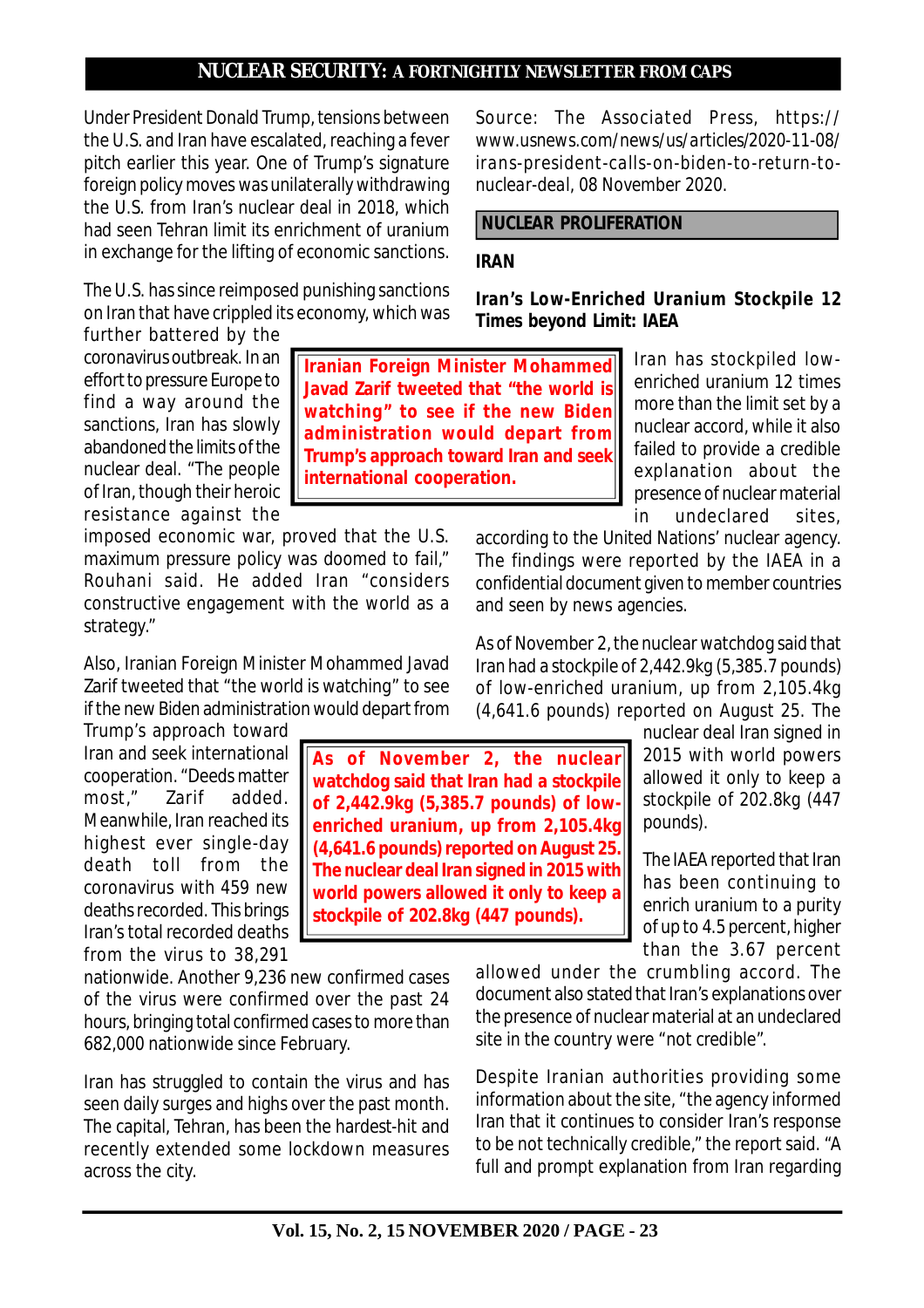the presence of uranium particles of anthropogenic origin … at a location in Iran not declared to the Agency, is

needed," it added.

The landmark nuclear agreement, officially known as the JCPOA, was signed to curb Iran's nuclear activities in exchange for sanctions relief. The goal was to prevent the country from building a nuclear **Both Iran and the US to proceed cautiously in the early months of a Biden presidency, with some saying the two countries could reach a "freeze-forfreeze" interim agreement in 2021, likely in the second half of the year, while broader negotiations will likely have to wait until 2022.**

presidency, with some saying the two countries could reach a "freeze-for-freeze" interim

> agreement in 2021, likely in the second half of the year, while broader negotiations will likely have to wait until 2022.

> *Source: Al Jazeera, https:// www.aljazeera.com/news/ 2020/11/11/irans-lowe n r i c h e d - u r a n i u m stockpile-12-times-beyond-*

weapon, something Iran has insisted it does not intend to do.

The Iranian government began scaling back a number of its JCPOA commitments following President Donald Trump's decision to unilaterally withdraw the United States from the accord in 2018, and the subsequent failure by its European signatories – France, UK and Germany – to secure Iran the economic benefits it was promised under the deal.

Iran has been allowing IAEA full access to its nuclear facilities after announcing in August it would permit inspections to two sites previously

blocked. Tensions between Washington and Tehran increased as the US enforced its so-called "maximum pressure campaign" following its JCPOA exit, re-imposing punishing economic sanctions that have squeezed the Iranian economy and led, among

other things, to soaring inflation and shortages of medicine.

A change in the two countries' nuclear diplomacy could be in sight as US President-elect Joe Biden has promised he would offer Iran "a credible path back to diplomacy", marking a stark change in Trump's aggressive rhetoric against Iran. Analysts, however, expect both Iran and the US to proceed cautiously in the early months of a Biden

**Iran's parliament on 2 November approved a bill requiring the Atomic Energy Organisation of Iran (AEOI) to produce at least 120kg of 20% enriched uranium a year at its Fordow nuclear facility. AEOI is required to start this process within two months and store the enriched uranium inside the country.**

*limits-un, 11 November 2020.*

# **Iranian Parliament Approve Bill Specifying Increased Uranium Enrichment**

Iran's parliament on 2 November approved a bill requiring the Atomic Energy Organisation of Iran (AEOI) to produce at least 120kg of 20% enriched uranium a year at its Fordow nuclear facility. AEOI is required to start this process within two months and store the enriched uranium inside the country.

In January, Iran took its final step in reducing its commitments in line with the July 2015 JCPOA. Under the JCPOA between the P5+1 group of

> countries, Iran had agreed to limit its nuclear development in return for the lifting of sanctions. However, in May 2018, US President Donald Trump pulled Washington out of the JCPOA and reimposed stringent sanctions and Iran, in turn, began to reduce its

commitments under the agreement.

The bill also requires AEOI to increase the enrichment capacity and production of enriched uranium to at least 500kg a month; start the installation of centrifuges, gas injection, enrichment and storage of materials up to "proper purity levels" within three months, via at least 1000 IR-2m centrifuges in the underground part of Shahid Ahmadi Roshan facility in Natanz; transfer any enrichment, research, and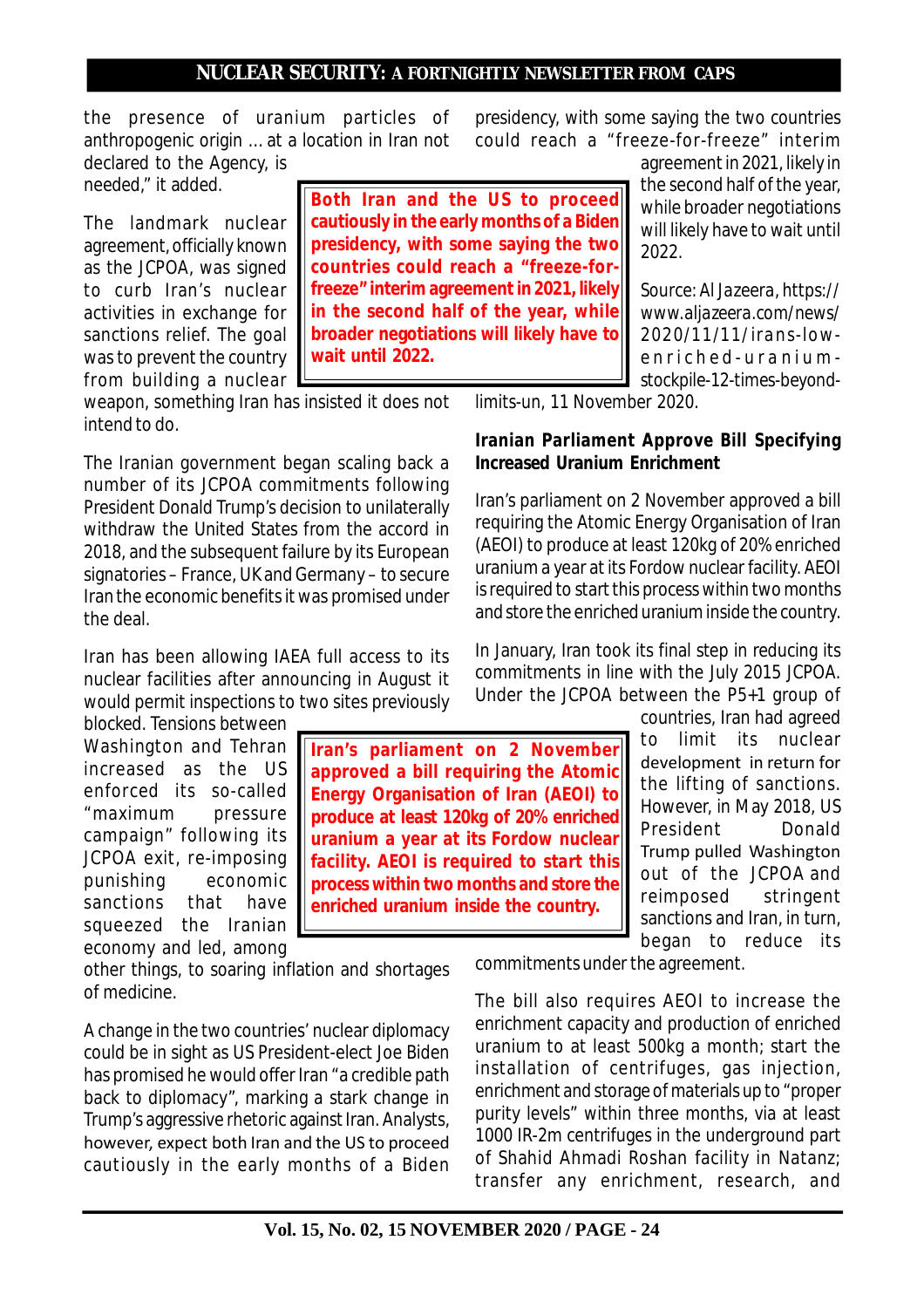development operations of IR-6 centrifuges to the nuclear site of Shahid Ali Mohammadi in Fordow; start enrichment operation via at least 164 centrifuges and expand it to 1000 by the end of 20 March 2021 (the end of the Iranian calendar year).

The AEOI must also return the 40MW Arak heavy water reactor to its "pre-JCPOA condition" by reviving the calandria of the reactor within four months from the date of the adoption of this law. Under the JCPOA, Iran was redesigning the reactor to reduce its production of plutonium.

The law also requires the Iranian government to

suspend regulatory access beyond the IAEA Additional Protocol within two months after the adoption of the law. It calls for Iran to stop the voluntary implementation of the Additional Protocol if banking relations with Europe and the amount of oil purchases by the block

does not return to normal. However, if the parties fulfil their undertakings, the government is required to submit a proposal to parliament for reciprocal action by Iran.

Earlier, on 28 October, IAEA confirmed that Iran, following a July explosion at the Natanz nuclear facility, had begun construction of a new underground centrifuge plant for uranium enrichment. "They started, but they haven't finished yet. It's a long process," IAEA director general Rafael Grossi Grossi said in an interview with the Associated Press.

*Source: Nuclear Engineering International, https:/ /www.neimagazine.com, 05 November 2020.*

### **NORTH KOREA**

### **N. Korea Estimated to have Up to 60 Nuclear Warheads: U.S. Think Tank**

North Korea is believed to have up to 60 nuclear warheads that can threaten regional stability, according to a recent estimate by a research institute affiliated with the U.S. National Defense University.

The Institute for National Strategic Studies said in its Strategic Assessment 2020 report that the North is assumed to have between 15 and 60 nuclear warheads and approximately 650 ballistic missiles capable of threatening cities in South Korea, as well as in Japan and eastern China.

"Through the development of weapons of mass destruction, use of chemical weapons, and aggressive posturing of its conventional forces, the DPRK threatens regional stability and global

> norms," the report said, referring to the North by its official name. "It has also tested intercontinental ballistic missiles that could be capable of striking the United States," it added.

The report pointed out that an overwhelming estimate of 1.2 million North Korean

soldiers are "forward-deployed toward the Demilitarized Zone in an offensive posture" and continue to pose a conventional threat to South Korea and Japan.

*Source: Yonhap News Agency, https://en. yna.co. kr/view/ AEN20201111008600325, 11 November 2020.*

#### **NUCLEAR DISARMAMENT**

### **INDIA**

### **UNGA Adopts Two India Sponsored Resolutions on Nuclear Disarmament**

The first committee of the United Nations General Assembly has adopted two India-sponsored resolutions on nuclear disarmament which aim to reduce risk of nuclear accidents and call for a prohibition on the use of nuclear weapons. The UNGA first committee deals with the issue of disarmament and works in close cooperation with the United Nations Disarmament Commission and the Geneva-based Conference on Disarmament,

**The Institute for National Strategic Studies said in its Strategic Assessment 2020 report that the North is assumed to have between 15 and 60 nuclear warheads and approximately 650 ballistic missiles capable of threatening cities in South Korea, as well as in Japan and eastern China.**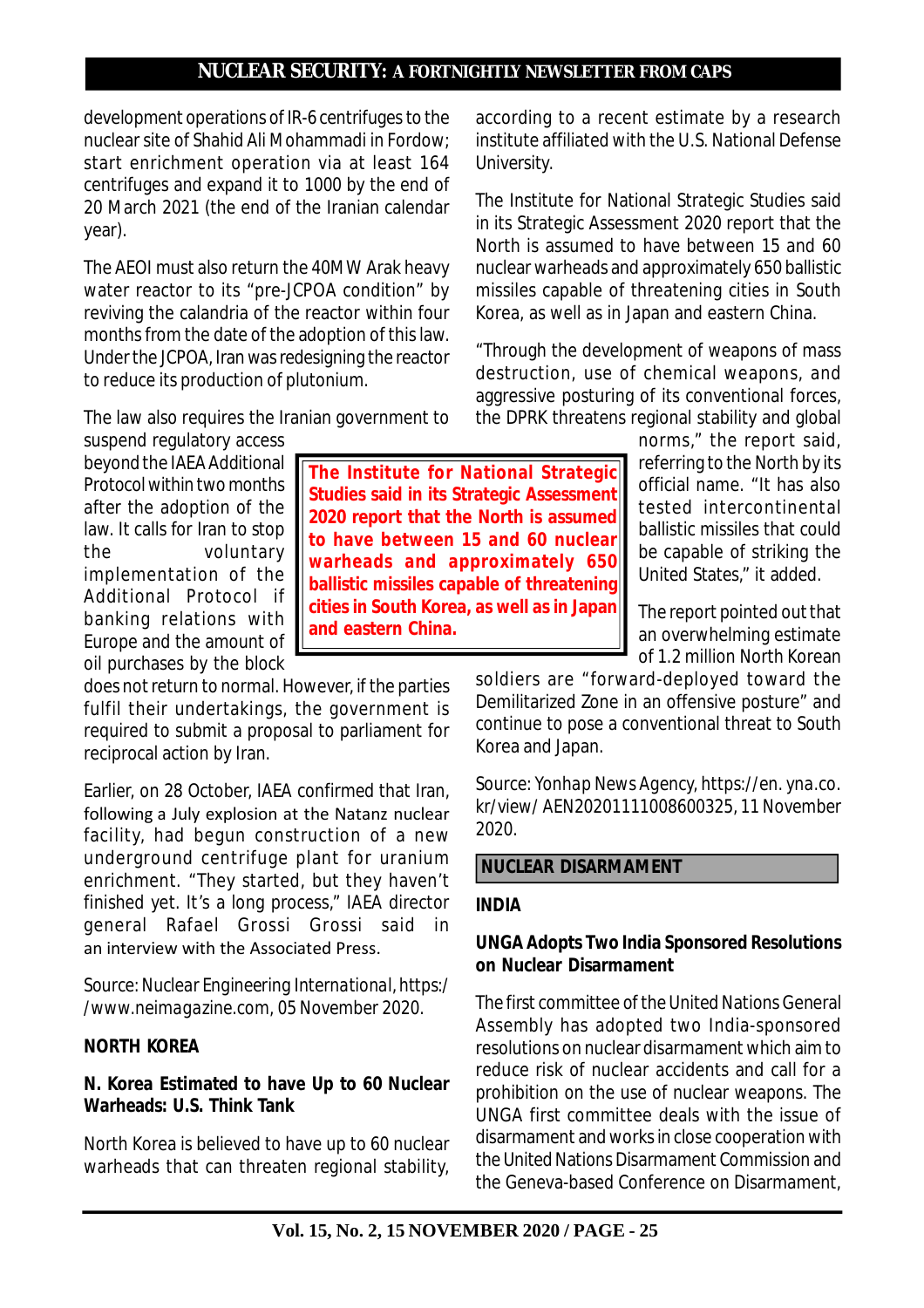**The two resolutions adopted include Convention on the Prohibition of the Use of Nuclear Weapons and Reducing Nuclear Danger under the Nuclear weapons cluster. The adoption of resolutions shows India's commitment towards the goal of nuclear disarmament.**

the other two bodies to deal with the nuclear issue.

The two resolutions adopted include Convention on the Prohibition of the Use of Nuclear Weapons and Reducing Nuclear Danger under the Nuclear

weapons cluster. The adoption of resolutions shows India's commitment towards the goal of nuclear disarmament.

 The resolution on Convention on the Prohibition of the Use of

Nuclear Weapons was backed by a majority of UN Members and was tabled by India since 1982. It calls for Conference on Disarmament to start negotiations on an international convention prohibiting the use or threat of use of nuclear weapons under any circumstances.

 The aim is that a universal and legally binding agreement would generate the necessary global political will that can lead to the total elimination of

nuclear weapons. One such treaty which has been proposed in the past is Nuclear Weapons Convention that outlaws nuclear weapons but negotiations on it are inactive at the Conference on Disarmament. …

*Source: All India Radio, http://newsonair.com/ News?title=1st-committee-of-UNGA-adopts-two-India-sponsored-resolutions-on-nucleardisarmament&id=403645, 04 November 2020.*

### **JAPAN**

# **Hibakusha Hope Biden Promotes Nuclear Disarmament**

Survivors of the 1945 atomic bombings of Hiroshima and Nagasaki have expressed hopes that US president-elect Joe Biden will promote nuclear disarmament. Speaking to NHK, the acting leader of the Hiroshima branch of the Japan Confederation of A- and H-bomb Sufferers Organizations, Mimaki Toshiyuki, offered congratulations on Biden's projected win.

Mimaki said former US president Barack Obama visited the city shortly before the end of his term, but Biden will hopefully come early in his term to

> visit the Peace Memorial Museum and the Atomic Bomb Dome.

He expressed the hope that Biden will take the initiative in persuading nuclear-armed countries to reduce their stockpiles, and

lead efforts to abolish nuclear weapons. Kawano Koichi, leader of another survivors' group, the Japan Congress against A- and H-Bombs, said the president-elect understands the importance of nuclear disarmament, and will tell the world that peace can be achieved without relying on nuclear weapons.

**Survivors of the 1945 atomic bombings of Hiroshima and Nagasaki have expressed hopes that US president-elect Joe Biden will promote nuclear disarmament.**

He said he wants Biden to persuade Russia to come to an agreement with the United States on mutual nuclear reduction. He urged

Japan to engage in full-fledged discussions with Biden on nuclear policy from the standpoint of the only country that has experienced atomic bombings. Kawano said having Biden as president is a great opportunity to achieve peace. He expressed the hope that the US will build friendly relations with other nations without resorting to military might.

*Source: NHK WORLD JAPAN, https://www3. nhk.or.jp/nhkworld/en/news/20201108\_ 24/ ?mkt\_tok=eyJpIjoi WW 1Sa1 pHRTBabUpq TTJJNSIsInQiOiJTRXh0UHVVVnRDN0h Dbmpzdm lB T3dIc WIwNjlT, 08 November 2020.*

# **NUCLEAR WASTE MANAGEMENT**

### **UK**

### **Copeland Reconsiders Radioactive Waste Disposal Site**

A Cumbrian local authority is again considering hosting a disposal site for radioactive waste.